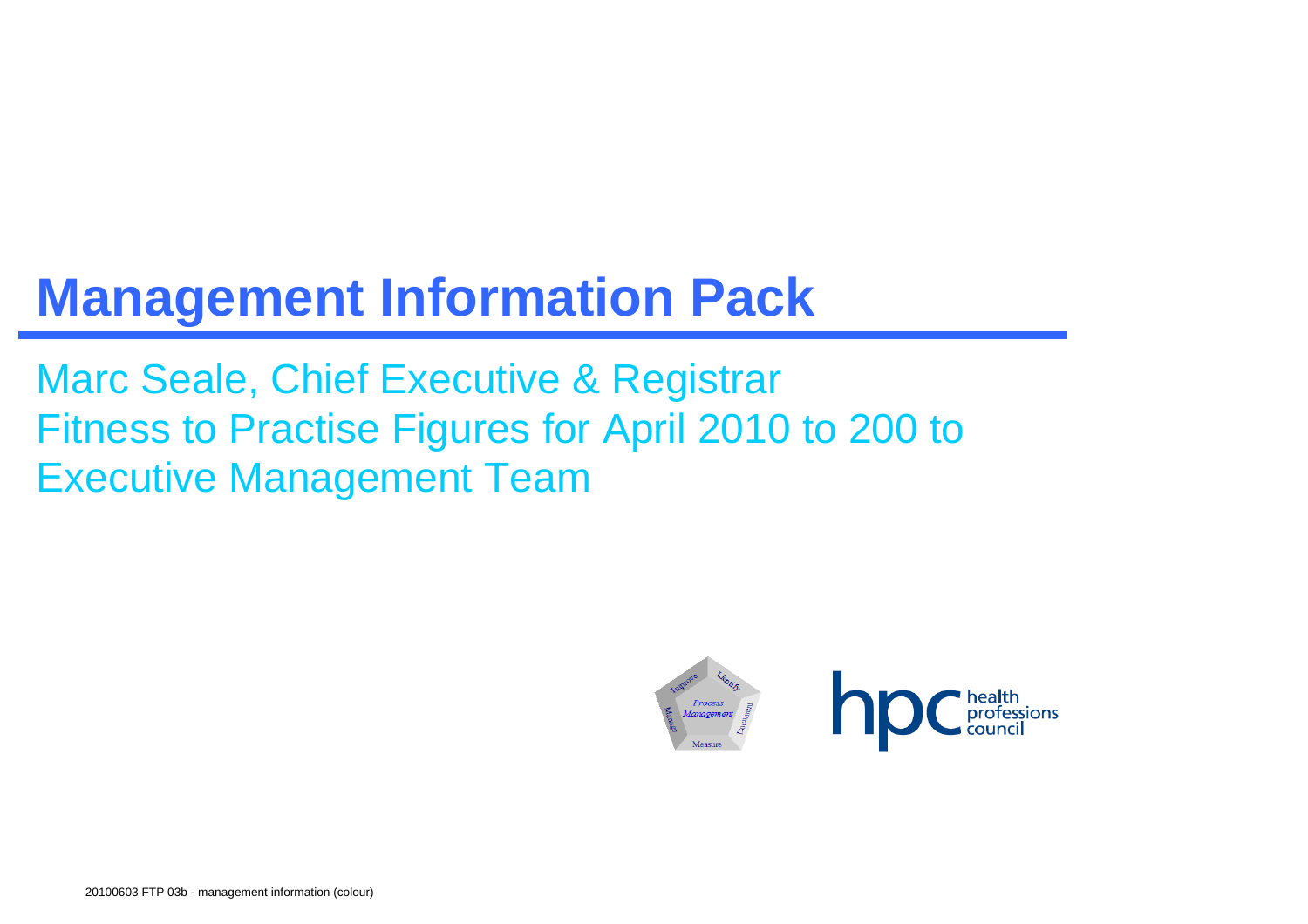# **Figures for 2009 - 2010 Management Reporting Information to Executive Management Team Fitness to Practise**

| <b>Fitness to Practise</b>  | <b>Total Cases Considered</b>                                   | 3 <sup>1</sup> |
|-----------------------------|-----------------------------------------------------------------|----------------|
|                             | Enquiries and allegations: source                               | 41             |
|                             | Total Investigating Panel decisions and referrals               | 6              |
|                             | Length of time: Allegations                                     | 8              |
|                             | Length of time: Cases Investigating Committee 2003-4 to 2009-10 | 9 <sub>l</sub> |
|                             | Allegations made: conclusion of final hearing 2003-4 to 2009-10 | 10             |
|                             | Allegations made: Investigating Panel 2003-4 to 2009-10         | 13             |
|                             | Interim Orders by profession                                    | 16             |
|                             | Panel Hearings, Decisions                                       | 17             |
|                             | Cases Pending: Investigating Committee                          | 22             |
|                             | Cases Pending: Conduct and Competence, Health & Review Hearing  | 23             |
| <b>Registration Appeals</b> | <b>Registration Appeals</b>                                     | 25             |
| <b>Protection of Title</b>  | <b>Protection of Title</b>                                      | 26             |
| <b>Health and Character</b> | <b>Health and Character Declarations</b>                        | 27             |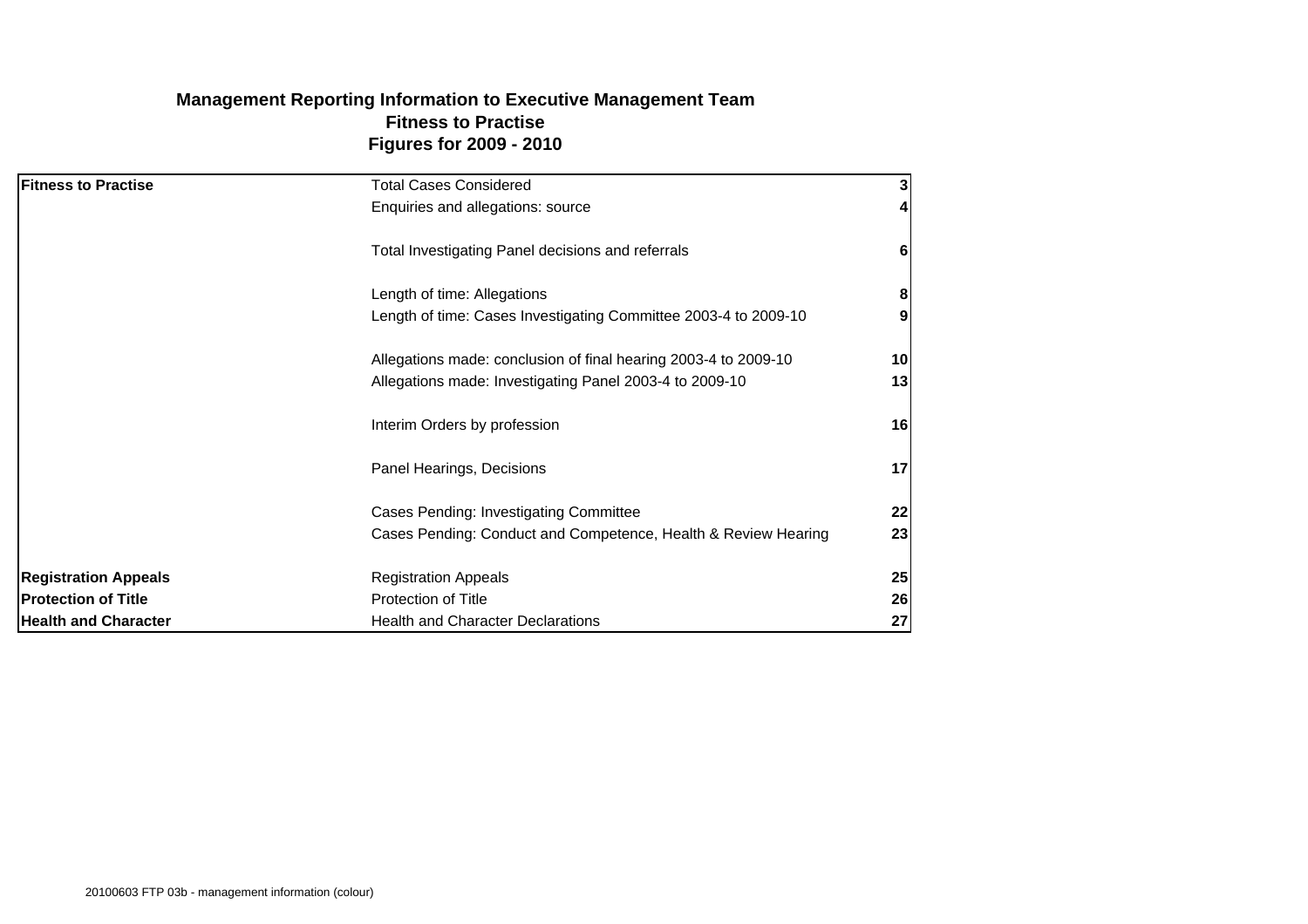

# **Health Professions Council Total cases considered April 2009- March 2011** 3



|        |                                                                                                                     | 2009 |          |     |     |     |     |                |          |     | 2010        |     |     |                |     |     |     |     |     |     |     |     | 2011 |     |     |            | 2007/8 2008/9 | 09/10      | 10/11      |
|--------|---------------------------------------------------------------------------------------------------------------------|------|----------|-----|-----|-----|-----|----------------|----------|-----|-------------|-----|-----|----------------|-----|-----|-----|-----|-----|-----|-----|-----|------|-----|-----|------------|---------------|------------|------------|
|        |                                                                                                                     | Apr  | May      | Jun | Jul | Aug | Sep | Oct            | Nov      | Dec | Jan         | Feb | Mar | Apr            | May | Jun | Jul | Aug | Sep | Oct | Nov | Dec | Jan  | Feb | Mar | <b>FYE</b> | <b>FYE</b>    | <b>FYE</b> | <b>YTD</b> |
|        | <b>Investigating (case</b><br>to answer panels)                                                                     | 30   | 31       | 38  | 38  | 38  | 30  | 38             | 61       | 36  | 57          | 53  | 49  | 69             |     |     |     |     |     |     |     |     |      |     |     | 297        | 363           | 499        | 69         |
|        | Investigating<br>(incorrect entry)                                                                                  |      |          | 0   | 0   | 0   | 0   | 0              | $\Omega$ | 0   | $\mathbf 0$ |     |     | $\overline{0}$ |     |     |     |     |     |     |     |     |      |     |     | 19         |               |            | 01         |
|        | Conduct &<br>Competence                                                                                             | 20   | 19       | 27  | 26  | 24  | 37  | 36             | 29       | 31  | 34          | 33  | 35  | 29             |     |     |     |     |     |     |     |     |      |     |     | 176        | 203           | 351        | 29         |
|        | <b>Health</b>                                                                                                       |      | $\Omega$ |     |     | 0   | O   |                |          |     | 3           |     | ი   |                |     |     |     |     |     |     |     |     |      |     |     | 9.         |               | 6          |            |
|        | <b>Review cases</b>                                                                                                 | 3    | 9        | 8   | 2   | 9   | 9   | 10             | 14       | 8   | 9           | 10  | 5   | 8              |     |     |     |     |     |     |     |     |      |     |     | 67         | 93            | 96         | 8          |
| Panels | Interim order<br>(application)                                                                                      | 9    | 2        | 3   | 2   | 3   | 4   | $\overline{2}$ | 2        |     | 4           | 5   | 3   | 4              |     |     |     |     |     |     |     |     |      |     |     | 20         | 30            | 46         |            |
|        | $\begin{array}{c}\n\frac{1}{2} \\ \frac{1}{2} \\ \frac{1}{2} \\ \frac{1}{2}\n\end{array}$ [review)<br>Interim order | 5    | 8        | 8   |     | 5   | 8   | 11             | 6        |     | 4           | 18  |     |                |     |     |     |     |     |     |     |     |      |     |     | 52         | 54            | 96         |            |
|        | <b>Total public panels</b>                                                                                          | 39   | 39       | 46  | 37  | 27  | 58  | 60             | 51       | 53  | 54          | 68  | 53  | 49             |     |     |     |     |     |     |     |     |      |     |     | 343        | 384           | 599        | 49         |
|        | <b>Total panels</b>                                                                                                 | 69   | 70       | 84  | 75  | 79  | 88  | 98             | 112      | 89  | 111         | 121 | 102 | 118            |     |     |     |     |     |     |     |     |      |     |     | 640        | 747           | 1098       | 118        |

**This table displays how many cases were considered by each type of panel**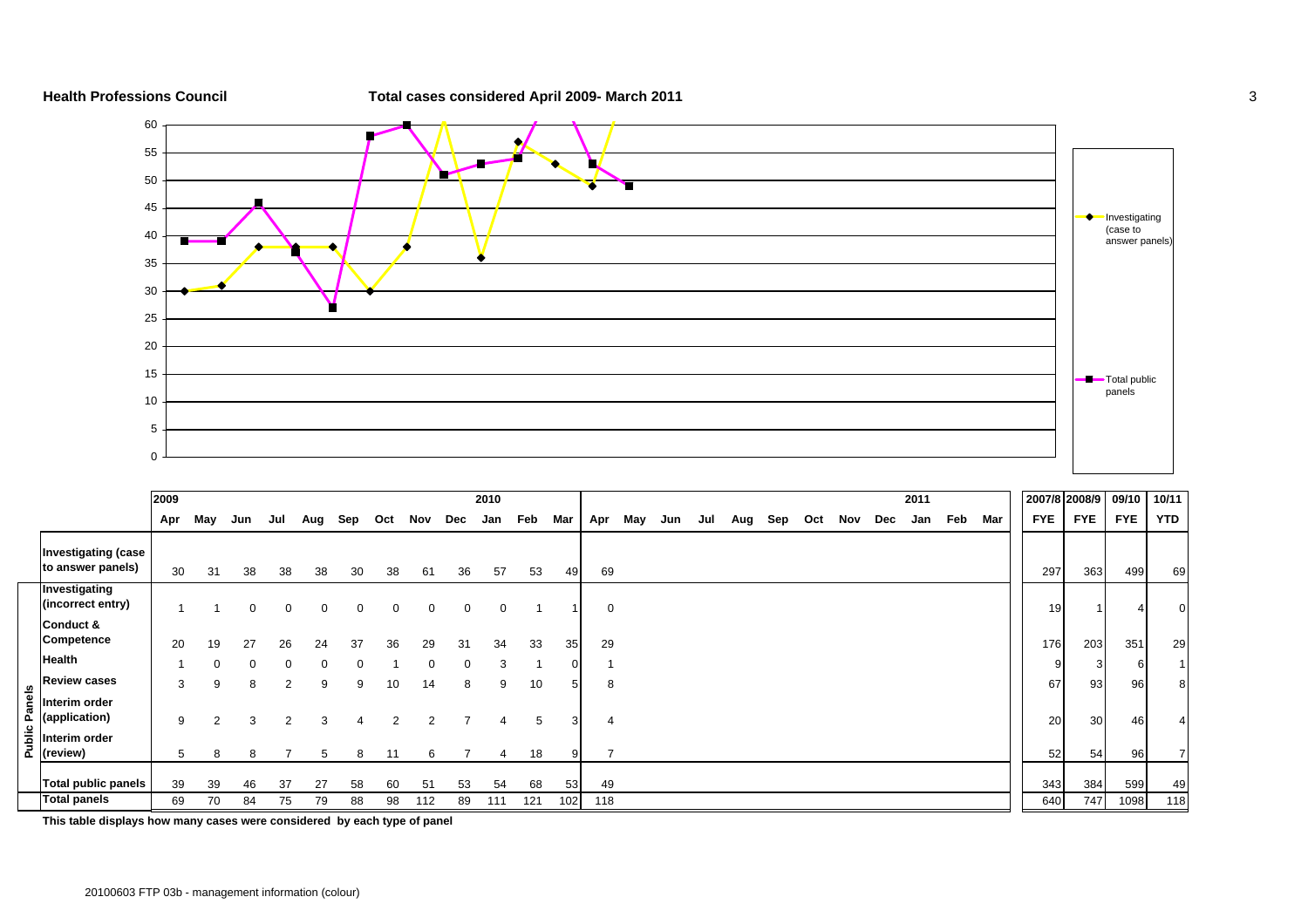





|                 |                                                               | 2009     |          |     |     |               |          |          |          |        | 2010   |                               |    |    |                                                                       |  |  |  | 2011 |             |            | 2005/6 2006/7 2007/8 2008/9 |            |            | 09/10      | 10/11                            |
|-----------------|---------------------------------------------------------------|----------|----------|-----|-----|---------------|----------|----------|----------|--------|--------|-------------------------------|----|----|-----------------------------------------------------------------------|--|--|--|------|-------------|------------|-----------------------------|------------|------------|------------|----------------------------------|
|                 |                                                               | Apr      | May      | Jun | Jul |               |          |          |          |        |        |                               |    |    | Aug Sep Oct Nov Dec Jan Feb Mar   Apr May Jun Jul Aug Sep Oct Nov Dec |  |  |  |      | Jan Feb Mar | <b>FYE</b> | <b>FYE</b>                  | <b>FYE</b> | <b>FYE</b> | <b>FYE</b> | <b>YTD</b>                       |
|                 | <b>Total enquiries</b>                                        | 5        | 19       | 17  | 45  | 19            | 22       | 24       | 19       | 15     | 15     | 14                            | 29 | 17 |                                                                       |  |  |  |      |             |            |                             | 109        | 142        | 243        | 17                               |
|                 | <b>Employer</b>                                               |          |          |     | 10  |               | 10       | 15       |          |        | 2      | 3                             |    |    | 3                                                                     |  |  |  |      |             |            |                             | 44         | 50         | 78         | $\mathbf{3}$                     |
|                 | <b>Public</b>                                                 |          |          |     |     |               |          |          |          |        |        |                               | 2٠ |    | 8                                                                     |  |  |  |      |             |            |                             | 32         | 42         | 114        | 8                                |
| enquiry         | <b>Police</b>                                                 |          |          |     |     |               |          |          |          |        |        |                               |    |    | 0                                                                     |  |  |  |      |             |            |                             |            |            |            | $\Omega$                         |
| đ               | <b>Professional body</b>                                      |          |          |     |     |               |          |          |          |        |        |                               |    |    |                                                                       |  |  |  |      |             |            | Not recorded                |            |            |            | $\Omega$                         |
|                 | Registrant                                                    |          |          |     |     |               |          |          |          |        |        |                               |    |    |                                                                       |  |  |  |      |             |            |                             | 13         | 19         |            | 6                                |
| Source          | Other                                                         |          |          |     |     |               |          |          |          |        |        |                               |    |    |                                                                       |  |  |  |      |             |            |                             |            | 10         | 14         | $\overline{0}$                   |
|                 | Article 22(6)/Anon                                            |          |          |     |     |               |          |          |          |        |        |                               |    |    | $\Omega$                                                              |  |  |  |      |             |            |                             | 14         | 15         | 15         | $\overline{0}$                   |
|                 | <b>Total allegations</b>                                      | 26       | 27       | 28  | 82  | 47            | 35       | 51       | 49       | 41     | 34     | 62                            | 48 |    |                                                                       |  |  |  |      |             | 316        | 322                         | 315        | 341        | 530        | 55                               |
|                 | <b>Employer</b>                                               | 12       | 21       | 12  | 26  | 13            | 10       | 18       | 11       |        | 15     | 20                            | 13 | 21 |                                                                       |  |  |  |      |             | 113        | 164                         | 127        | 149        | 182        | 21                               |
|                 | <b>Public</b>                                                 | 3        |          |     | 33  | 16            |          |          | 15       |        |        | 18                            | 15 | 21 |                                                                       |  |  |  |      |             |            | 77<br>61                    | 76         | 67         | 153        | 21                               |
| of allegation   | <b>Police</b>                                                 |          |          |     |     |               |          |          |          |        |        | 3                             |    |    |                                                                       |  |  |  |      |             |            | 27<br>31                    | 32         | 32         | 36         | $\overline{4}$                   |
|                 | <b>Professional body</b>                                      |          |          |     |     |               |          |          |          |        |        |                               |    |    |                                                                       |  |  |  |      |             |            |                             | 6          |            |            | $\mathbf{1}$                     |
| Source          | Registrant                                                    |          |          |     |     |               |          |          |          |        |        |                               |    |    |                                                                       |  |  |  |      |             |            | 30<br>16                    | 22         | 30         | 45         | $\mathbf 0$                      |
|                 | Other                                                         |          |          |     |     |               |          |          |          |        |        |                               |    |    |                                                                       |  |  |  |      |             |            | 13                          |            | 14         | 21         | 3                                |
|                 | Article 22(6)/Anon                                            | 3        |          |     |     | 10            |          |          | 13       |        | 4      | 15                            | h  |    | 5                                                                     |  |  |  |      |             |            | 57<br>23                    | 49         | 48         | 92         | $5\overline{)}$                  |
|                 | <b>Misconduct</b>                                             | 14       | 16       | 13  | 53  | 32            | 23       |          | 33       | 28     | 23     | 43                            | 36 | 41 |                                                                       |  |  |  |      |             | 205        | 228                         | 177        | 223        | 355        | 41                               |
|                 | <b>Lack of competence</b>                                     | 6        |          |     | 15  |               |          |          |          |        |        | 10                            |    |    |                                                                       |  |  |  |      |             |            | 33<br>44                    | 29         | 50         | 91         | $\overline{4}$                   |
|                 | <b>Conviction/caution</b>                                     |          |          |     |     |               |          |          |          |        |        |                               |    |    |                                                                       |  |  |  |      |             |            | 41<br>41                    | 49         | 51         | 68         | 8                                |
|                 | <b>Health</b>                                                 |          |          |     |     |               |          |          |          |        |        |                               |    |    |                                                                       |  |  |  |      |             |            |                             |            |            |            | $\overline{a}$                   |
| Allegation type | Other regulator                                               |          |          |     |     |               |          |          |          |        |        | 0                             |    |    | $\Omega$                                                              |  |  |  |      |             |            |                             |            |            |            | $\Omega$                         |
|                 | <b>Incorrect or fraudulent</b>                                |          |          |     |     |               |          |          |          |        |        |                               |    |    |                                                                       |  |  |  |      |             |            |                             |            |            |            |                                  |
|                 | entry<br><b>Not classified</b>                                | $\Omega$ | $\Omega$ |     |     | 2<br>$\Omega$ | $\Omega$ | $\Omega$ | $\Omega$ | 2<br>0 | 0<br>0 | $\overline{2}$<br>$\mathbf 0$ |    |    | 0<br>$\Omega$                                                         |  |  |  |      |             |            | 33                          | 24         | 6          | 10         | $\overline{0}$<br>$\overline{0}$ |
|                 | <b>Total allegations</b>                                      |          |          |     |     |               |          |          |          |        |        |                               |    |    |                                                                       |  |  |  |      |             |            |                             |            |            |            |                                  |
|                 | /enquirines received P 03b managed fent idformation (600ur)57 |          |          |     |     |               |          | 75       | 68       | 56     | 49     | 76                            | 77 | 72 |                                                                       |  |  |  |      |             |            | 318<br>314                  | 424        | 483        | 773        | 72                               |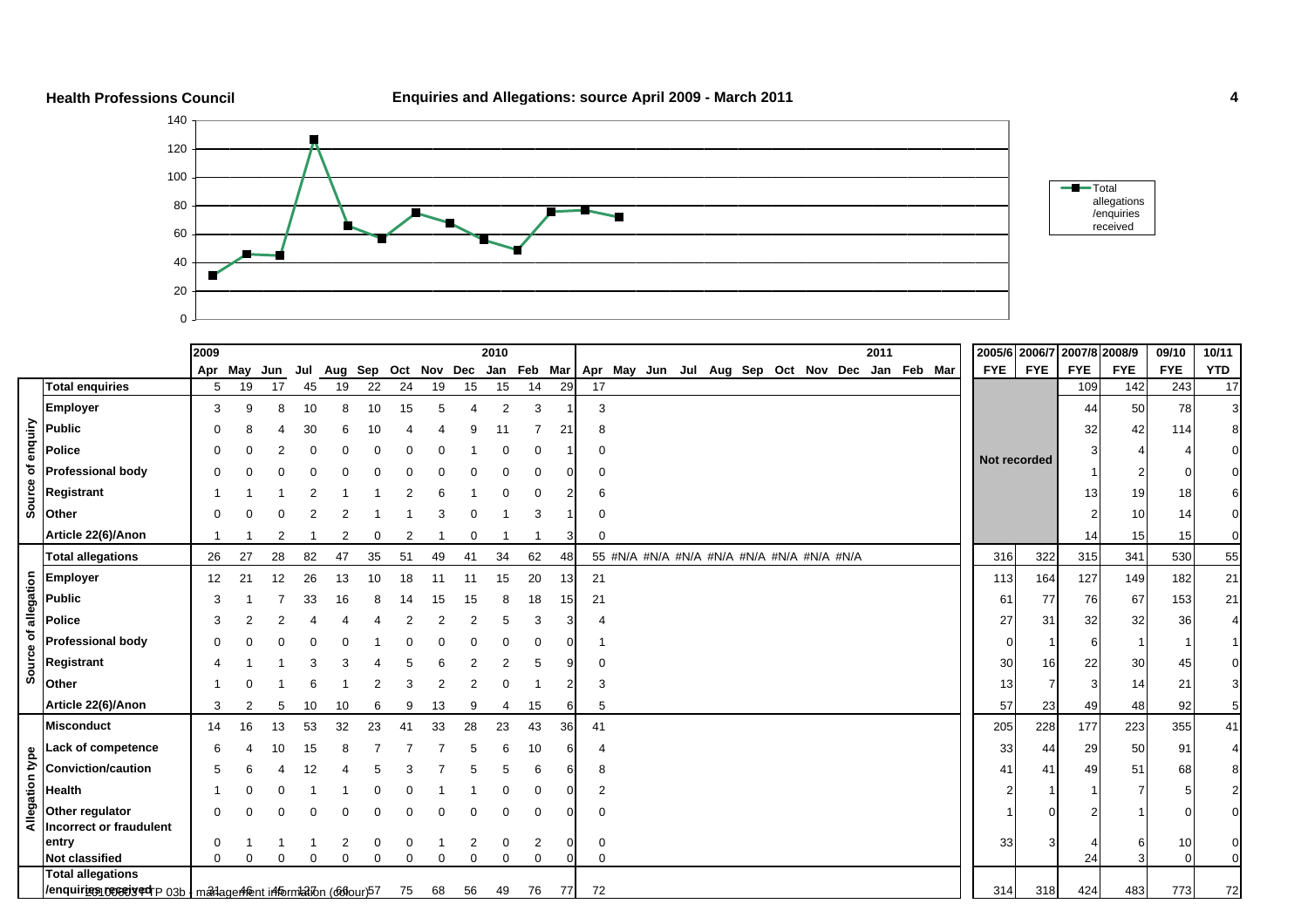# **Health Professions Council Enquiries and Allegations: Profession & source of complaint April 2010 - Fitness to Practise Department**

|                                       |          |                |               | Professional |            |       | Article     |                     |                     |                      |               |
|---------------------------------------|----------|----------------|---------------|--------------|------------|-------|-------------|---------------------|---------------------|----------------------|---------------|
|                                       | Employer | <b>Public</b>  | <b>Police</b> | <b>Body</b>  | Registrant | Other | 22(6)/Anon  | <b>Total 2007/8</b> | <b>Total 2008/9</b> | <b>Total 2009/10</b> | Total to date |
| <b>Arts therapists</b>                |          | $\Omega$       | <sup>0</sup>  |              | 0          |       |             | 16                  |                     |                      |               |
| <b>Biomedical scientists</b>          |          |                |               |              | 0          |       |             | 26                  |                     |                      |               |
| <b>Chiropodists &amp; podiatrists</b> |          |                |               |              |            |       |             | 40                  | 62                  |                      |               |
| <b>Clinical scientists</b>            |          |                |               |              |            |       | $\Omega$    |                     |                     |                      |               |
| <b>Dietitians</b>                     |          |                |               |              |            |       |             | 14                  |                     |                      |               |
| <b>Hearing aid dispensers</b>         |          |                |               |              | ი          |       |             |                     |                     |                      | 17            |
| <b>Occupational therapists</b>        |          |                |               |              |            |       |             | 45                  | 55                  |                      |               |
| <b>ODPs</b>                           |          |                |               |              |            |       |             | 38                  | 55                  |                      |               |
| <b>Orthoptists</b>                    |          |                |               |              |            |       |             |                     |                     |                      |               |
| <b>Paramedics</b>                     |          |                |               |              |            |       |             | 94                  | 100                 |                      |               |
| Physiotherapists                      |          |                |               |              | 5          |       |             | 85                  | 95                  |                      |               |
| <b>Practitioner psychologists</b>     |          |                |               |              |            |       | $\mathbf 0$ | N/A                 | N/A                 |                      |               |
| <b>Prosthetists &amp; orthotists</b>  |          |                |               |              |            |       |             |                     |                     |                      |               |
| Radiographers                         |          |                |               |              |            |       |             | 32                  | 34                  |                      |               |
| <b>SLTs</b>                           |          | $\overline{2}$ | 0             |              | 0          |       |             | 22                  |                     |                      |               |
| Total                                 | 24       | 29             | 4             |              | 6          | 3     |             | 424                 | 483                 |                      | 72            |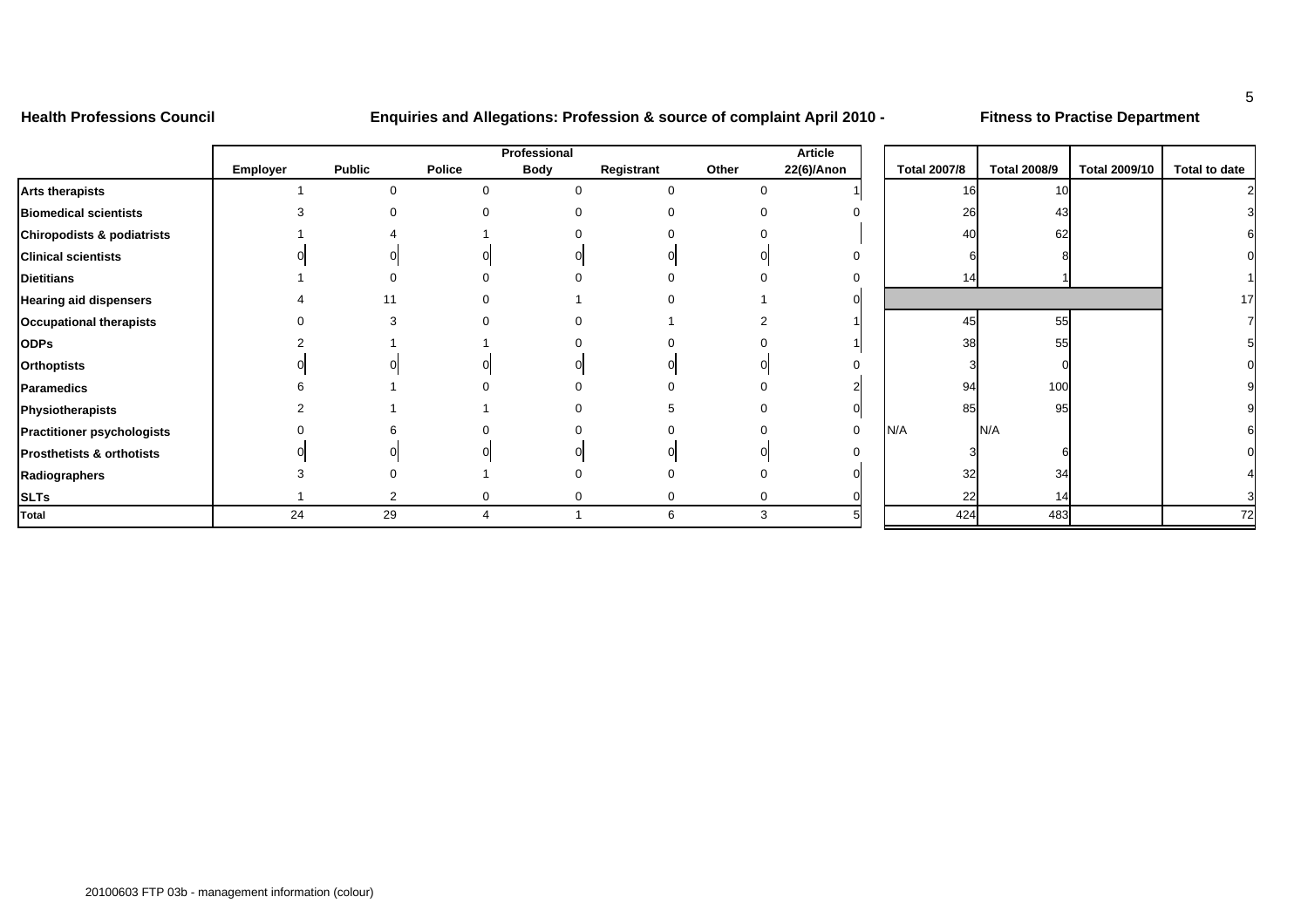

ц.







|    |                                                                 | 2009     |          |                        |          |          |          |                                       |          |             | 2010           |                |                 |    |                                                                                                   |  |  |  | 2011 |  | 2006/7               | 2007/8     | 2008/9     | 09/10      | 10/11          |
|----|-----------------------------------------------------------------|----------|----------|------------------------|----------|----------|----------|---------------------------------------|----------|-------------|----------------|----------------|-----------------|----|---------------------------------------------------------------------------------------------------|--|--|--|------|--|----------------------|------------|------------|------------|----------------|
|    |                                                                 |          |          |                        |          |          |          |                                       |          |             |                |                |                 |    | Apr May Jun Jul Aug Sep Oct Nov Dec Jan Feb Mar   Apr May Jun Jul Aug Sep Oct Nov Dec Jan Feb Mar |  |  |  |      |  | <b>FYE</b>           | <b>FYE</b> | <b>FYE</b> | <b>FYE</b> | <b>YTD</b>     |
|    | <b>Total cases heard</b>                                        | 30       | 31       | 38                     | 38       | 38       | 30       | 38                                    | 61       | 36          | 57             | 53             | 49              | 69 |                                                                                                   |  |  |  |      |  | 178                  | 299        | 363        | 499        | 69             |
|    | <b>Referred to CCC (Reg</b><br>representations)                 | 13       | 13       | 20                     |          | 14       | 12       | 18                                    | 21       | 18          | 19             | 19             | 20              | 34 |                                                                                                   |  |  |  |      |  |                      | 97         | 126        | 194        | 34             |
|    | <b>Referred to CCC (Rep</b><br>representations)                 | $\Omega$ |          |                        | 2        |          |          |                                       |          | 3           | 3              |                |                 |    | 3                                                                                                 |  |  |  |      |  |                      | 25         | 14         | 20         | 3 <sup>1</sup> |
|    | <b>Referred to CCC (No</b><br>representations)                  | 6        | 5        |                        |          |          |          |                                       |          |             |                | 8              |                 | 10 |                                                                                                   |  |  |  |      |  |                      | 57         | 60         | 67         | 10             |
|    | Referred to HC (Reg<br>representations)                         |          |          |                        |          |          |          |                                       |          |             | $\Omega$       |                |                 |    | $\overline{2}$                                                                                    |  |  |  |      |  |                      | 3          | 5          |            | $\mathbf{2}$   |
|    | Referred to HC (Rep<br>representations)                         | $\Omega$ |          |                        |          |          |          |                                       |          | $\cap$      | $\Omega$       | $\Omega$       |                 |    | 0                                                                                                 |  |  |  |      |  | recorded             | 2          | $\Omega$   |            | $\Omega$       |
|    | Referred to HC (No<br>representations)                          | $\Omega$ | ſ        |                        | C        | n        |          |                                       | $\cap$   | $\Omega$    | $\Omega$       | $\Omega$       |                 |    | 3                                                                                                 |  |  |  |      |  | ă                    |            | ∩          |            | 3              |
|    | Referred to IC (Reg<br>representations)                         |          |          |                        |          |          |          |                                       |          | $\Omega$    | $\Omega$       | $\Omega$       | n               |    | $\mathbf 0$                                                                                       |  |  |  |      |  |                      |            |            |            | 0              |
| g  | Referred to IC (Rep<br>representations)                         | $\Omega$ |          |                        |          |          |          |                                       |          | $\Omega$    | $\Omega$       | $\Omega$       | n               |    | $\mathbf 0$                                                                                       |  |  |  |      |  |                      |            |            |            | o              |
| ą  | Referred to IC (No<br>representations)                          | 0        | 0        | $\Omega$               | $\Omega$ | $\Omega$ | $\Omega$ | 0                                     | 0        | $\Omega$    |                | 0              | $\Omega$        |    | 0                                                                                                 |  |  |  |      |  |                      | $\Omega$   |            |            | 0              |
| ٥  | <b>Total case to answer</b>                                     | 21       | 20       | 26                     | 11       | 24       | 18       | 24                                    | 32       | 25          | 30             | 29             | 30 <sup>l</sup> | 52 |                                                                                                   |  |  |  |      |  | 82                   | 186        | 206        | 290        | 52             |
| යී | % Case to answer                                                |          |          | 70 64.5 68.4 28.9 63.2 |          |          |          | 60 63.2 52.5 69.4 52.6 54.7 61.2 75.4 |          |             |                |                |                 |    |                                                                                                   |  |  |  |      |  |                      | 62         | 57         | 58         | 75             |
| ō  | Not referred (Reg<br>representations)                           | 9        | 8        | 10                     | 24       | -11      | 9        | 12                                    | 26       | 10          | 21             | 20             | 16              | 15 |                                                                                                   |  |  |  |      |  |                      | 78         | 115        | 176        | 15             |
| ш  | Not referred (Rep<br>representations)                           | $\Omega$ | $\Omega$ |                        | 2        |          |          | $\Omega$                              | $\Omega$ | $\Omega$    | $\overline{2}$ |                | U               | -1 |                                                                                                   |  |  |  |      |  | recorded             | 8          | 13         |            |                |
| 3  | Not referred (No<br>representations)                            | 0        |          |                        | $\Omega$ |          |          | $\overline{2}$                        |          | $\mathbf 0$ | 2              | $\overline{2}$ | 3               |    | $\mathbf 0$                                                                                       |  |  |  |      |  | $\breve{\mathbf{z}}$ | 21         | 21         | 14         | $\overline{0}$ |
| ş  | <b>Total cases not referred</b>                                 | 9        | 9        | 12                     | 26       | 13       | 11       | 14                                    | 27       | 10          | 25             | 23             | 19              | 16 |                                                                                                   |  |  |  |      |  |                      | 107        | 149        | 198        | 16             |
|    | Further Information FTP 03b - management information (colour) 1 |          |          |                        |          |          |          | $\overline{0}$                        | 2        |             | 2              |                | $\mathbf 0$     |    |                                                                                                   |  |  |  |      |  | 14                   | 6          | 8          | 10         |                |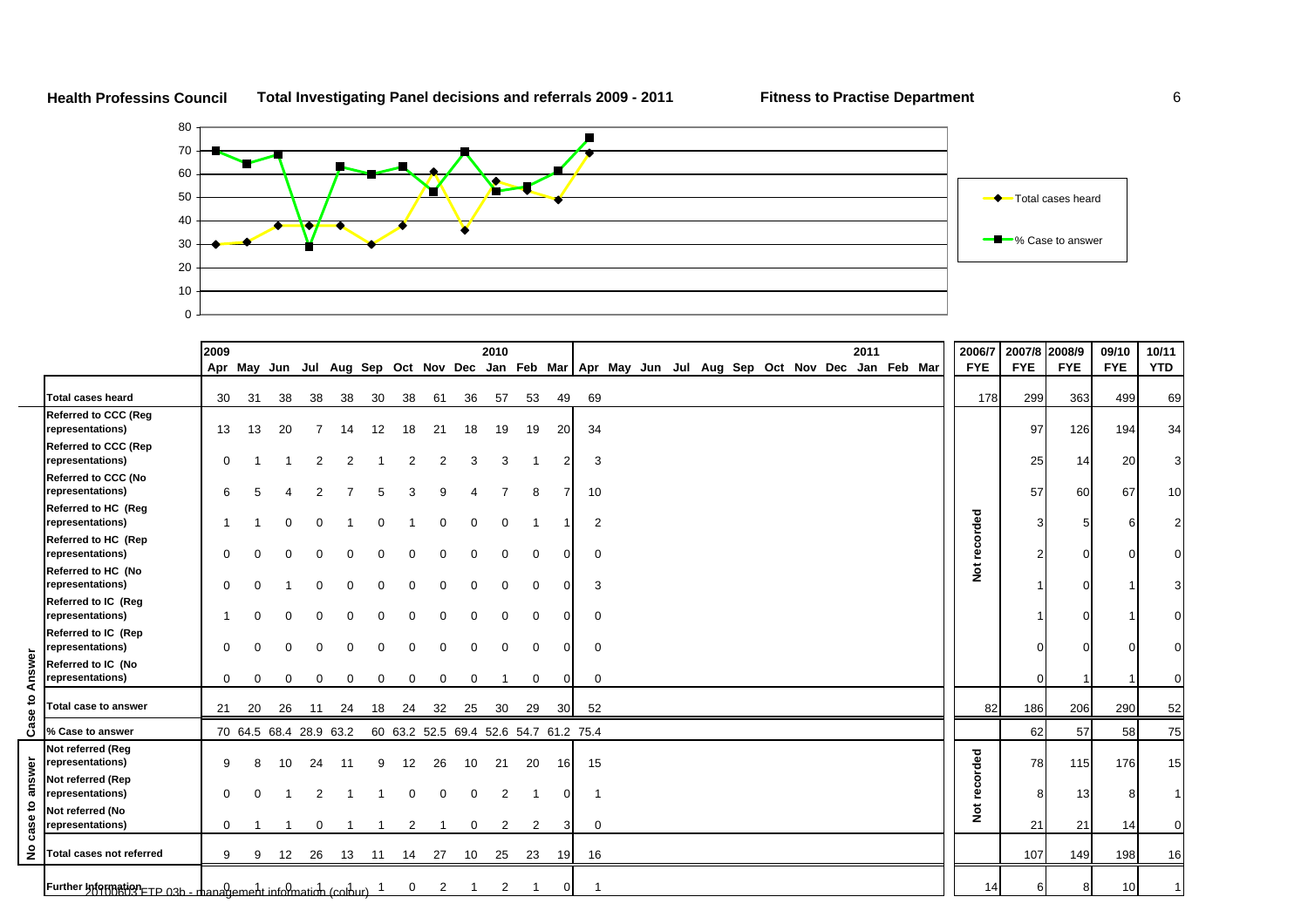### **Health Professions Council**

# **Investigating Panel Decisions by profession and source of allegation April 2010 - 7**

### **By profession**

|                                      | No Case to<br>Answer |           |            | Case to answer |             | <b>Total YTD</b> | 2007/2008  | 2008/2009  | 2009/10    | 2010/      |
|--------------------------------------|----------------------|-----------|------------|----------------|-------------|------------------|------------|------------|------------|------------|
|                                      |                      | <b>FI</b> | <b>CCC</b> | HC             | IC          |                  | <b>FYE</b> | <b>FYE</b> | <b>FYE</b> | <b>YTD</b> |
| <b>Arts therapists</b>               | $\Omega$             | ∩         |            |                | $\Omega$    | $\Omega$         | 11         | 6          | 4          | 0          |
| <b>Biomedical scientists</b>         |                      |           |            |                |             |                  | 14         | 42         | 26         |            |
| Chiropodists & podiatrists           |                      |           |            |                |             |                  | 31         | 31         | 53         | 6          |
| <b>Clinical scientists</b>           |                      |           |            |                |             |                  |            |            |            |            |
| <b>Dietitians</b>                    |                      |           |            |                |             | 0                |            | 5          |            | 0          |
| <b>Hearing aid dispensers</b>        |                      |           |            |                |             |                  |            |            |            |            |
| <b>Occupational therapists</b>       |                      |           |            |                |             |                  | 29         | 40         | 60         |            |
| <b>ODPs</b>                          |                      |           |            |                |             |                  | 24         | 30         | 49         |            |
| <b>Orthoptists</b>                   |                      |           |            |                |             |                  |            |            | 0          |            |
| Paramedics                           |                      |           | 12         |                |             | 16               | 62         | 72         | 115        | 16         |
| Physiotherapists                     |                      |           | 11         |                |             | 13               | 56         | 75         | 93         | 13         |
| <b>Practitioner psychologists</b>    |                      |           |            |                |             | 10               |            | 0          | 38         | 10         |
| <b>Prosthetists &amp; orthotists</b> |                      |           |            |                |             |                  |            | 2          | 4          |            |
| Radiographers                        |                      |           |            |                |             |                  | 41         | 32         | 34         |            |
| <b>SLTs</b>                          |                      |           |            |                | 0           | 3                | 10         | 20         | 13         | 3          |
| <b>Total YTD</b>                     | 16                   |           | 47         | 5              | $\mathbf 0$ | 69               | 299        | 363        | 499        | 69         |

| D | 2007/2008<br><b>FYE</b> | 2008/2009<br><b>FYE</b> | 2009/10<br><b>FYE</b> | 2010/11<br><b>YTD</b> |
|---|-------------------------|-------------------------|-----------------------|-----------------------|
|   | 11                      | 6                       | 4                     | 0                     |
|   | 14                      | 42                      | 26                    | 5                     |
|   | 31                      | 31                      | 53                    | 6                     |
|   | 6                       | 7                       | 3                     | $\mathbf 0$           |
|   | 9                       | 5                       | $\overline{7}$        | 0                     |
|   |                         |                         |                       |                       |
|   | 29                      | 40                      | 60                    | 5                     |
|   | 24                      | 30                      | 49                    | 6                     |
|   | 2                       | 1                       | $\mathbf 0$           | $\mathbf 0$           |
|   | 62                      | 72                      | 115                   | 16                    |
|   | 56                      | 75                      | 93                    | 13                    |
|   | $\bf{0}$                | 0                       | 38                    | 10                    |
|   | 4                       | 2                       | $\overline{4}$        | 1                     |
|   | 41                      | 32                      | 34                    | 4                     |
|   | 10                      | 20                      | 13                    | 3                     |
|   | 299                     | 363                     | 499                   | 69                    |

# **By source of allegation**

|                          | No Case to    |     |            |                       |     |                  |            |            |            |
|--------------------------|---------------|-----|------------|-----------------------|-----|------------------|------------|------------|------------|
|                          | <b>Answer</b> |     |            | <b>Case to answer</b> |     | <b>Total YTD</b> | 2008/2009  | 2009/10    | 2010/      |
|                          |               | FI. | <b>CCC</b> | HC                    | IC. |                  | <b>FYE</b> | <b>FYE</b> | <b>YTD</b> |
| Employer                 | 5             |     | 23         | 3                     |     | 32               | 176        | 211        | 32         |
| Public                   |               |     | 5          |                       |     | 10 <sup>1</sup>  | 78         | 140        | 10         |
| <b>Police</b>            |               |     |            | 0                     | 0   |                  | 30         | 29         | 4          |
| <b>Professional body</b> |               |     |            |                       | 0   |                  |            | 2          | 0          |
| Registrant               |               |     |            |                       | 0   |                  | 12         | 32         | 5          |
| Other                    |               |     |            |                       |     |                  | 19         | 15         | 2          |
| Article 22(6)/Anon       | c             |     | 12         | 2                     |     | 16               | 46         | 70         | 16         |
| <b>Total YTD</b>         | 16            |     | 47         | 5                     | 0   | 69               |            |            |            |

| D                       | 2008/2009  | 2009/10    | 2010/11    |
|-------------------------|------------|------------|------------|
|                         | <b>FYE</b> | <b>FYE</b> | <b>YTD</b> |
| 32                      | 176        | 211        | 32         |
| 10                      | 78         | 140        | 10         |
|                         | 30         | 29         | 4          |
|                         | 2          | 2          | 0          |
| 5                       | 12         | 32         | 5          |
| $\overline{\mathbf{c}}$ | 19         | 15         | 2          |
| 16                      | 46         | 70         | 16         |
| 69                      |            |            |            |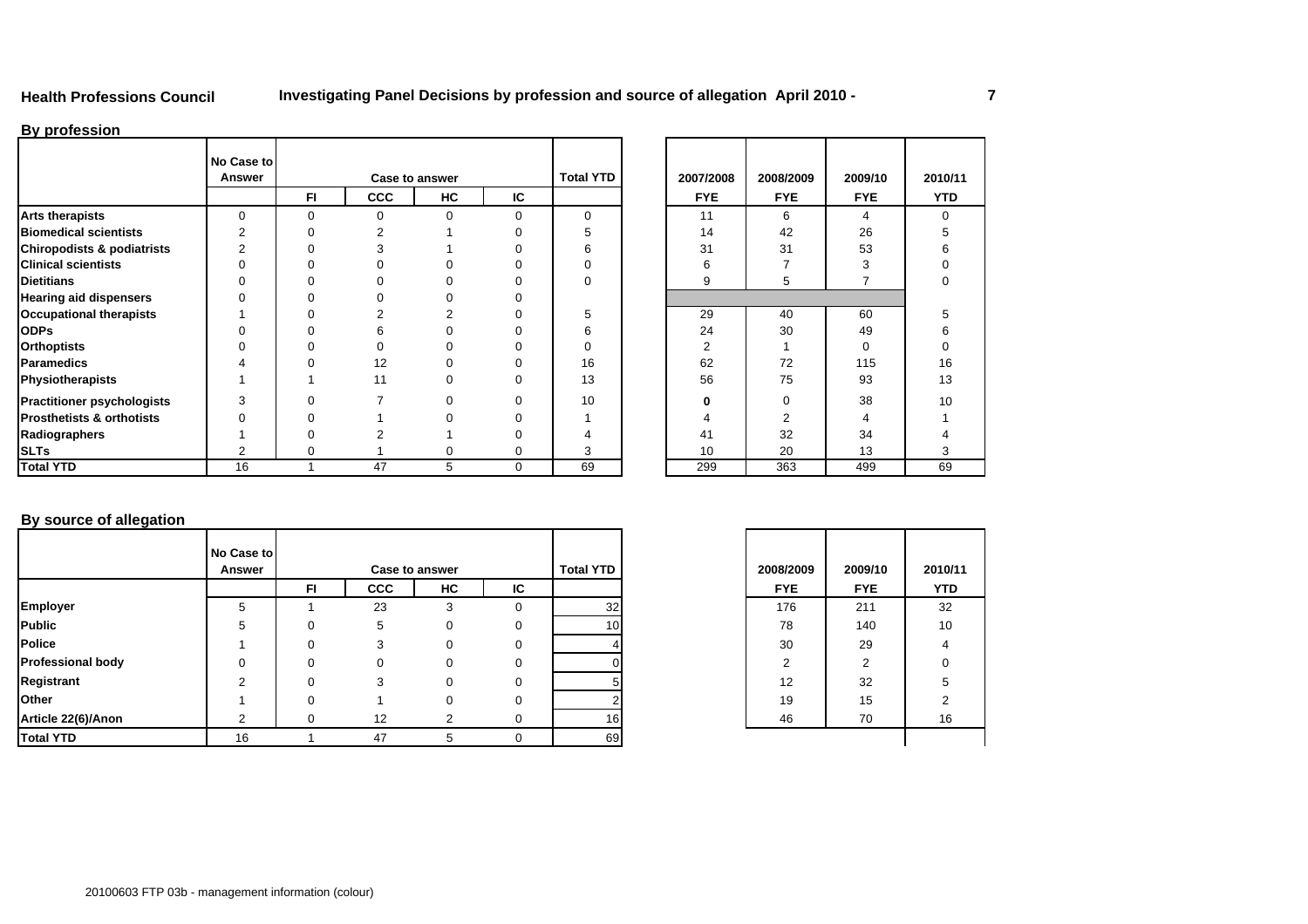**Month of Panel**

|                                                                                                                                                        |               | 2009           |     |     |     |             |             |     |             |     | 2010     |             |                |     |     |         |                     |  |  | 2011    |     |
|--------------------------------------------------------------------------------------------------------------------------------------------------------|---------------|----------------|-----|-----|-----|-------------|-------------|-----|-------------|-----|----------|-------------|----------------|-----|-----|---------|---------------------|--|--|---------|-----|
|                                                                                                                                                        | <b>Months</b> | Apr            | May | Jun | Jul | Aug         | Sep         |     | Oct Nov Dec |     | Jan      | Feb         | Mar            | Apr | May | Jun Jul | Aug Sep Oct Nov Dec |  |  | Jan Feb | Mar |
|                                                                                                                                                        | $0 - 4$       | 122            | 139 | 137 | 171 | 193         | 197         | 209 | 191         | 191 | 175      | 200         | 204            | 175 |     |         |                     |  |  |         |     |
|                                                                                                                                                        | $5 - 8$       | 50             | 42  | 42  | 43  | 37          | 41          | 47  | 57          | 69  | 67       | 61          | 63             | 62  |     |         |                     |  |  |         |     |
|                                                                                                                                                        | $9 - 12$      | 14             | 16  | 17  | 23  | 21          | 18          | 16  | 15          | 12  | 20       | 19          | 25             | 27  |     |         |                     |  |  |         |     |
| င်                                                                                                                                                     | 13-16         | 10             | 7   | 9   | 8   | 7           | 9           | 9   | 12          | 13  | 9        | 10          | 5              | 6   |     |         |                     |  |  |         |     |
|                                                                                                                                                        | 17-20         | $\overline{2}$ | 3   | 1   | 2   | 3           | 4           | 3   | 3           | 3   | 5        | 5           | 5              | 5   |     |         |                     |  |  |         |     |
| awaiting                                                                                                                                               | $21 - 24$     | 1              | 1   | 0   | 0   | 0           | $\mathbf 0$ | 0   | 0           |     | 1        | 1           |                |     |     |         |                     |  |  |         |     |
|                                                                                                                                                        | 25-28         | 2              |     |     | 0   | 0           | 0           | 0   | 0           | 0   | 0        | $\mathbf 0$ | $\overline{0}$ |     |     |         |                     |  |  |         |     |
| Cases                                                                                                                                                  | 29-32         |                |     |     | 2   |             |             |     | 0           | 0   | 0        | 0           | $\Omega$       | 0   |     |         |                     |  |  |         |     |
|                                                                                                                                                        | over 33       | 2              |     |     | 0   |             |             |     |             |     | 0        | 0           | 0              | 0   |     |         |                     |  |  |         |     |
|                                                                                                                                                        |               | 80             | 85  | 95  | 91  | 99          | 91          | 97  | 104         | 111 | 118      | 132         | 121            | 152 |     |         |                     |  |  |         |     |
|                                                                                                                                                        |               | 54             | 53  | 61  | 47  | 44          | 49          | 54  | 68          | 62  | 71       | 67          | 71             | 78  |     |         |                     |  |  |         |     |
|                                                                                                                                                        |               | 18             | 22  | 25  | 29  | 41          | 26          | 34  | 21          | 19  | 20       | 18          | 32             | 33  |     |         |                     |  |  |         |     |
|                                                                                                                                                        |               | 21             | 21  | 17  | 14  | 8           | 12          | 12  | 16          | 22  | 12       | 14          | 10             | 7   |     |         |                     |  |  |         |     |
|                                                                                                                                                        |               | 14             | 17  | 12  | 10  | 5           | 6           | 8   | 6           | 3   | 2        | 3           | 2              |     |     |         |                     |  |  |         |     |
|                                                                                                                                                        |               | 0              | 0   | 4   | 5   | 9           | 9           | 7   | 6           | 3   | 4        | 4           | 5 <sub>l</sub> | 2   |     |         |                     |  |  |         |     |
|                                                                                                                                                        |               | $\overline{2}$ | 0   | 1   |     |             |             | 2   | 2           | 3   | 2        |             | $\Omega$       |     |     |         |                     |  |  |         |     |
|                                                                                                                                                        |               | 0              |     |     |     |             | $\Omega$    | 0   | 0           | 0   | $\Omega$ | 0           |                |     |     |         |                     |  |  |         |     |
| <u>and pearling</u><br>times the discussion<br>times and the discussion of the discussion<br>and the discussion<br>29-32<br>Note: 33<br>29-32<br>29-32 |               | 0              | 0   | 0   | 0   | $\mathbf 0$ |             | 0   | 0           | 0   | 0        | 0           | 0              | 0   |     |         |                     |  |  |         |     |

NB for 2008-9 the figures were recorded in weeks, from April 2009 they are recorded in months

L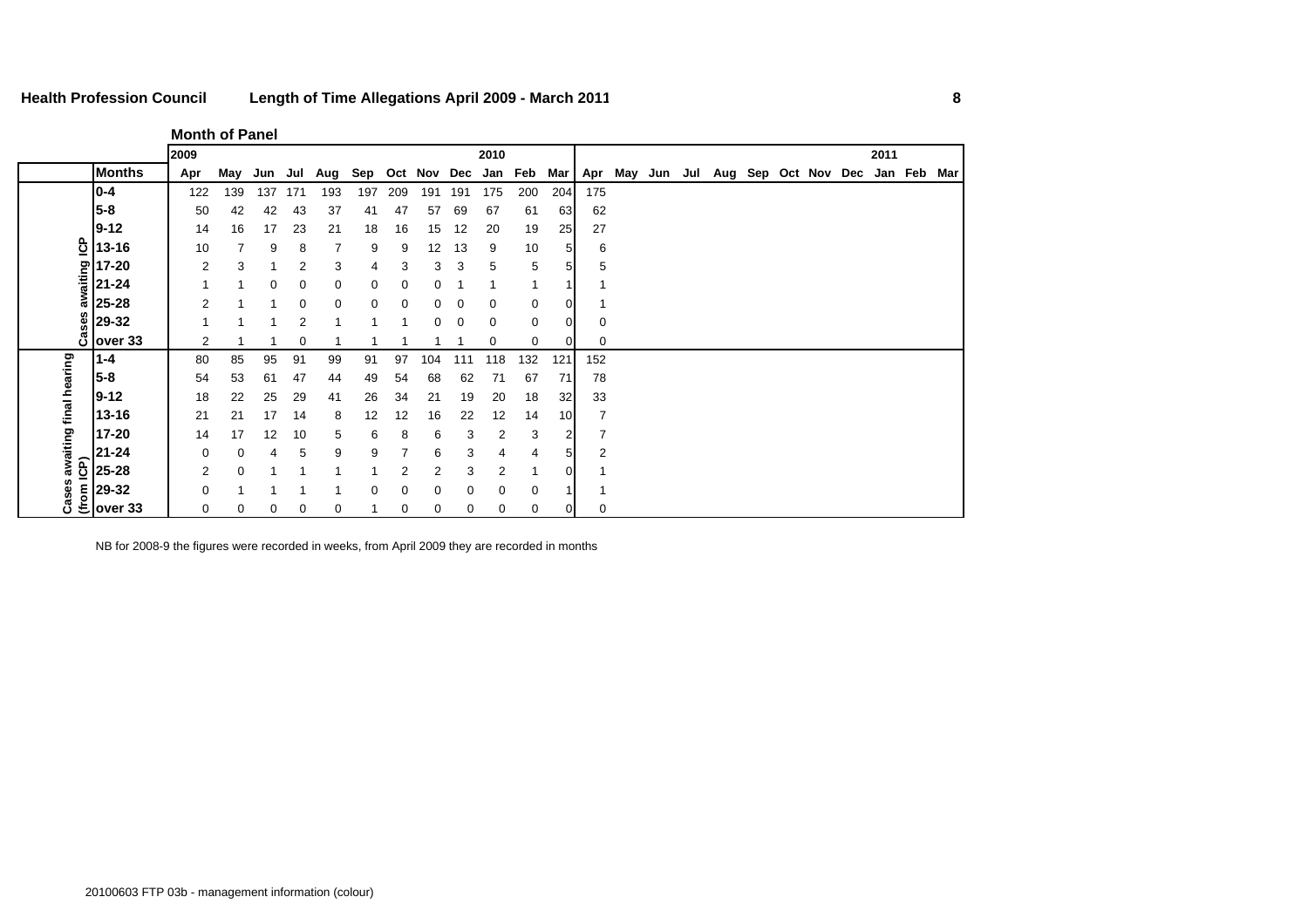

# **Health Professions Council Length of time: Cases Investigating Committee (excluding further information) 2003-4 to 2010-11Fitness to**

| Number of Months     | <b>Cases 2003-</b><br>4 | 5 | 6             | Cases 2004 Cases 2005   Cases 2006   Cases 2007   Cases 2008   Cases 2009   Cases 2010  <br>8 | 9   | 10  | 11YTD |
|----------------------|-------------------------|---|---------------|-----------------------------------------------------------------------------------------------|-----|-----|-------|
| $1 - 4$              |                         |   |               |                                                                                               | 133 | 255 | 33    |
| 5-8                  |                         |   |               |                                                                                               | 138 | 152 | 26    |
| $19 - 12$            |                         |   |               |                                                                                               | 57  | 40  | 9     |
| 13-16                |                         |   |               |                                                                                               | 15  | 22  | 0     |
| 17-20                |                         |   |               |                                                                                               |     | 14  |       |
| 21-24                |                         |   |               |                                                                                               |     |     | 0     |
| 25-28                |                         |   |               |                                                                                               |     |     | 0     |
| 29-32                |                         |   |               |                                                                                               |     |     | 0     |
| 33-36                |                         |   |               |                                                                                               |     |     |       |
| Over 36              |                         |   | Not availbale |                                                                                               |     |     |       |
| <b>Mean Months</b>   |                         |   |               |                                                                                               |     |     |       |
| <b>Median Months</b> |                         |   |               |                                                                                               |     |     |       |
| <b>Total Cases</b>   |                         |   |               |                                                                                               | 363 | 489 | 78    |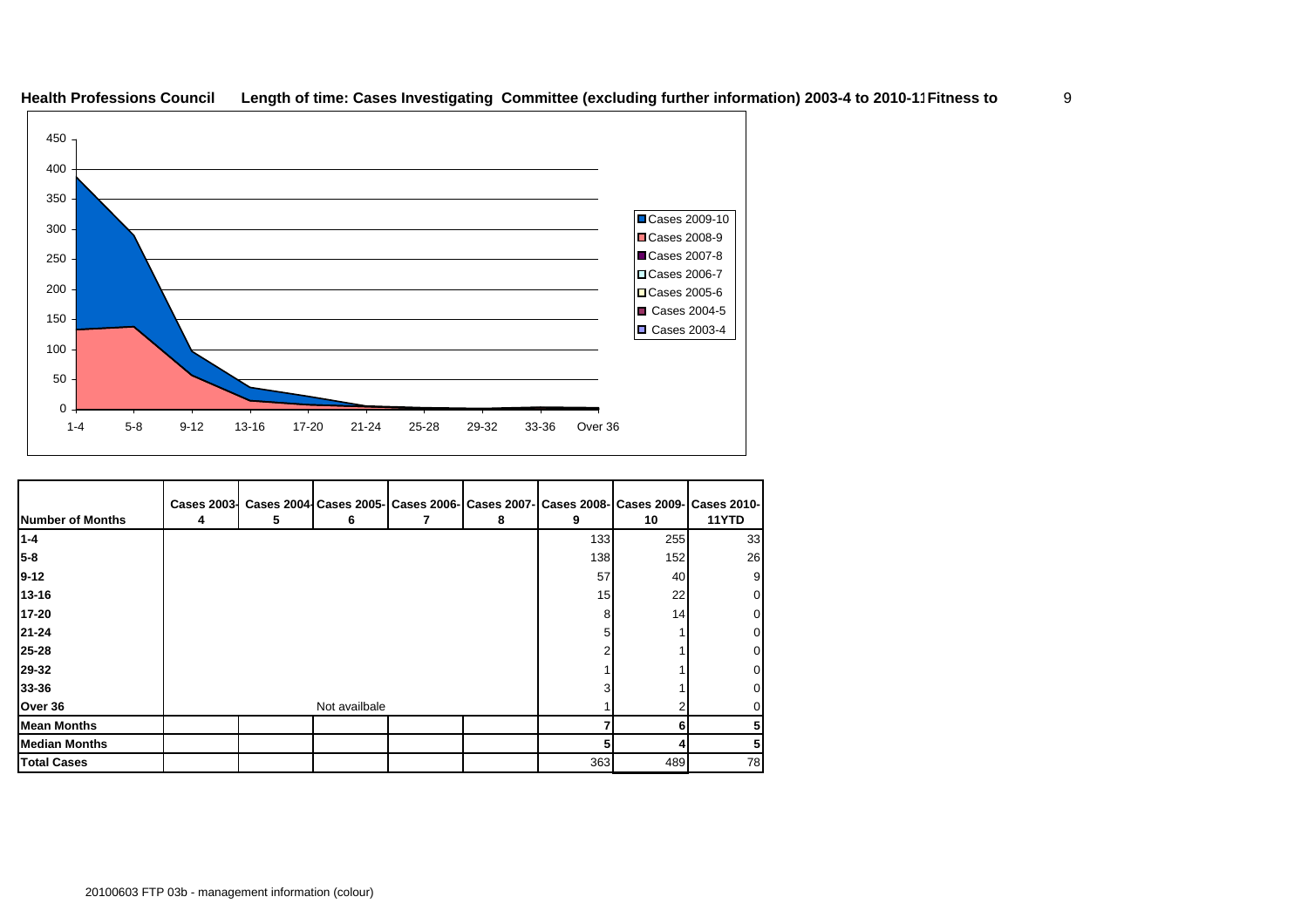



|                         | <b>Cases 2003-</b> |    |    |                 |     |     |     | Cases 2004 Cases 2005- Cases 2006- Cases 2007- Cases 2008- Cases 2009- Cases 2010- |
|-------------------------|--------------------|----|----|-----------------|-----|-----|-----|------------------------------------------------------------------------------------|
| <b>Number of Months</b> |                    | 5  | 6  |                 | 8   | 9   | 10  | 11YTD                                                                              |
| $1 - 4$                 |                    |    |    |                 |     |     |     |                                                                                    |
| $5-8$                   | 10                 | 15 | 14 |                 |     | 10  | 23  |                                                                                    |
| $9 - 12$                |                    | 16 | 19 | 33              | 25  | 29  | 56  |                                                                                    |
| $13 - 16$               |                    |    | 12 | 28              | 57  | 52  | 52  |                                                                                    |
| $17 - 20$               |                    |    | 5  | 18 <sub>1</sub> | 37  | 35  | 45  |                                                                                    |
| $21 - 24$               |                    |    |    | 12              | 14  | 24  | 34  |                                                                                    |
| $25 - 28$               |                    |    |    |                 | 15  | 15  | 19  |                                                                                    |
| 29-32                   |                    |    |    |                 |     |     | 12  |                                                                                    |
| 33-36                   |                    |    |    |                 |     |     |     |                                                                                    |
| Over 36                 |                    |    |    |                 |     |     | 9   |                                                                                    |
| <b>Mean Months</b>      |                    | 12 | 13 | 16              | 17  | 18  | 18  | 20                                                                                 |
| <b>Median Months</b>    |                    | 10 | 11 | 15              | 16  | 16  | 16  | 16                                                                                 |
| <b>Total Cases</b>      | 23                 | 41 | 57 | 106             | 156 | 175 | 256 | 23                                                                                 |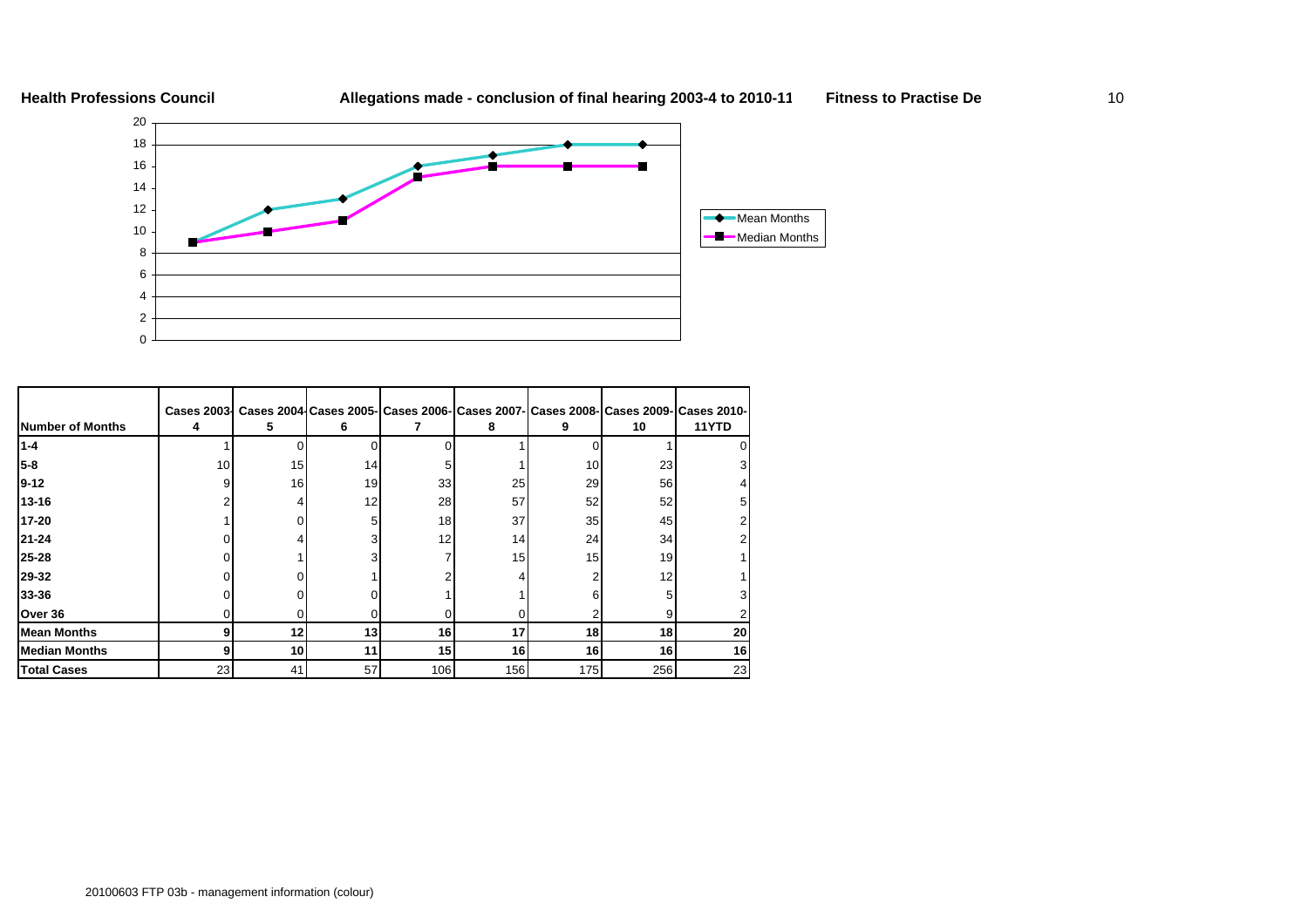**Allegations made - conclusion of final hearing (percentages)**



| <b>Number of Months</b> | % 2003-4 | % 2004-5 | % 2005-6         | % 2006-7 | $%2007-8$ | $% 2008-9$ | $% 2009-10$ | % 2010YTD |
|-------------------------|----------|----------|------------------|----------|-----------|------------|-------------|-----------|
| $1 - 4$                 | 4.3      | 0.0      | 0.0 <sub>l</sub> | 0.0      | 0.6       | 0.0        | 0.41        | 0.0       |
| $5-8$                   | 43.5     | 36.6     | 24.6             | 4.7      | 0.6       | 5.7        | 9.0         | 1.2       |
| $9 - 12$                | 39.1     | 39.0     | 33.3             | 31.1     | 16.0      | 16.6       | 21.9        | 1.6       |
| 13-16                   | 8.7      | 9.8      | 21.1             | 26.4     | 36.5      | 29.7       | 20.3        | 2.0       |
| $17 - 20$               | 4.3      | 0.0      | 8.8              | 17.0     | 23.7      | 20.0       | 17.6        | 0.8       |
| $21 - 24$               |          | 9.8      | 5.3              | 11.3     | 9.0       | 13.7       | 13.3        | 0.8       |
| $25 - 28$               |          | 2.4      | 5.3              | 6.6      | 9.6       | 8.6        | 7.4         | 0.4       |
| 29-32                   |          | 0.0      | 1.8              | 1.9      | 2.6       | 1.1        | 4.7         | 0.4       |
| 33-36                   |          | 0.0      | 0.0              | 0.9      | 0.6       | 3.4        | 2.0         | 1.2       |
| Over 36                 |          | 0.0      | 0.0              | 0.9      | 0.6       | 1.1        | 3.5         | 0.8       |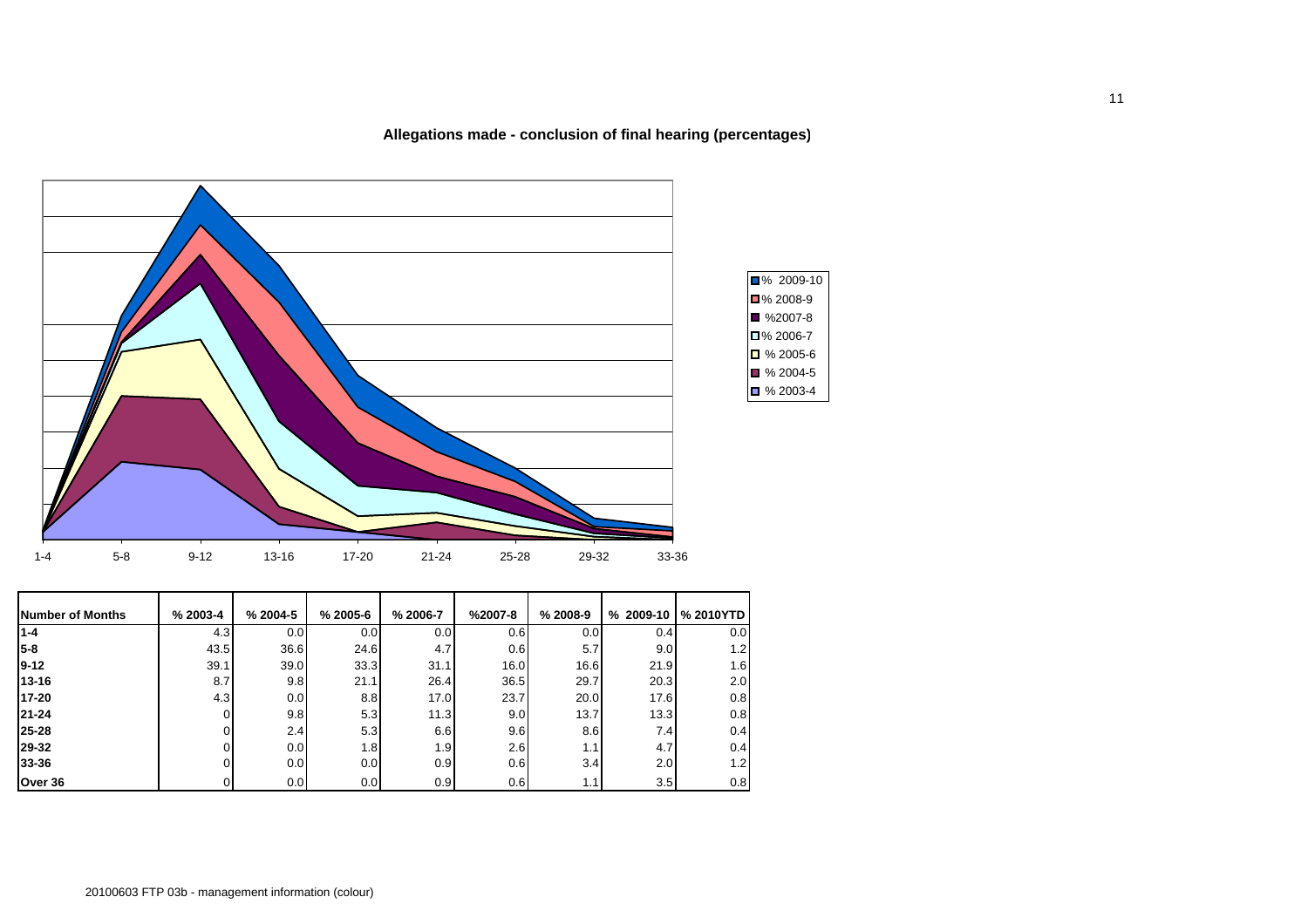# **Allegations made - Investigating Panel (concluded final hearing cases) 2003-4 to 2010-11** 12



Cases 2009-10 Cases 2008-9 Cases 2007-8 Cases 2006-7 Cases 2005-6 Cases 2004-5 Cases 2003-4

|                       |              |    |     |     |     |     |                                                                                          | <b>Cases 2010-</b> |
|-----------------------|--------------|----|-----|-----|-----|-----|------------------------------------------------------------------------------------------|--------------------|
| Number of Months      | Cases 2003-4 |    |     |     |     |     | Cases 2004-5   Cases 2005-6   Cases 2006-7   Cases 2007-8   Cases 2008-9   Cases 2009-10 | 11YTD              |
| $1 - 4$               | 19           | 26 | 44  | 69  | 83  | 57  | 98                                                                                       | 8                  |
| $5-8$                 |              |    | 11. | 27  | 45  | 72  | 83                                                                                       |                    |
| $9 - 12$              |              |    |     | 81  | 17  | 28  | 45                                                                                       | 5                  |
| 13-16                 |              |    |     | 31  | 10  | 13  | 11 <sub>1</sub>                                                                          |                    |
| 17-20                 |              |    |     | n١  |     | 31  | 10 <sup>1</sup>                                                                          |                    |
| $21 - 24$             |              |    |     |     |     |     |                                                                                          |                    |
| 25-28                 |              |    |     |     |     |     |                                                                                          |                    |
| 29-32                 |              |    |     |     |     |     |                                                                                          |                    |
| $33 - 36$             |              |    |     |     |     |     |                                                                                          |                    |
| over 36               |              |    |     |     |     |     |                                                                                          |                    |
| <b>Mean Months</b>    |              |    |     | 4.5 |     |     |                                                                                          |                    |
| <b>Meadian Months</b> |              |    |     |     |     | 6   |                                                                                          | 6                  |
| <b>Total Cases</b>    | 23           | 41 | 57  | 107 | 157 | 175 | 256                                                                                      | 23                 |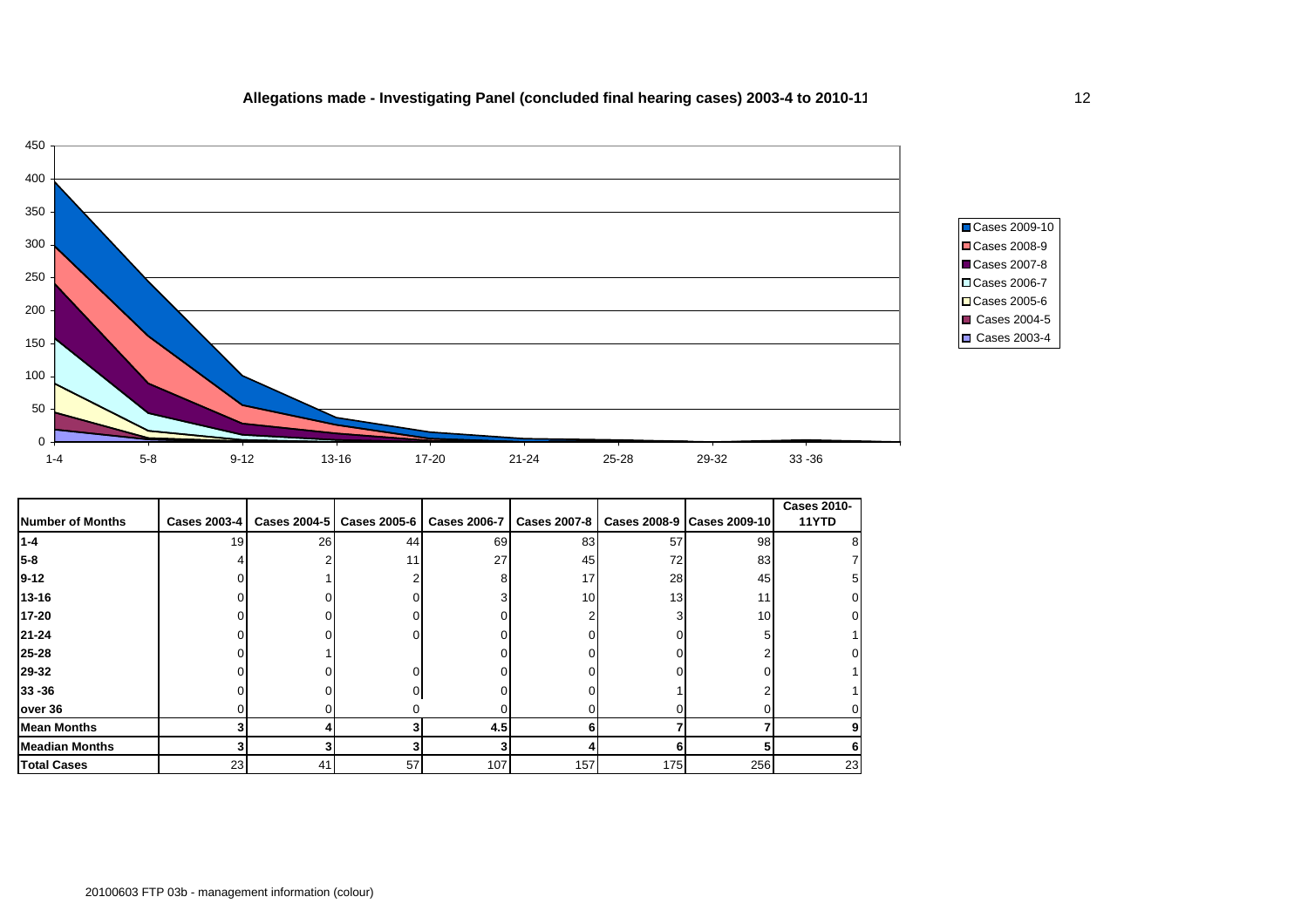### **Allegations made - Investigating Panel percentage s**



| <b>Number of Months</b> | % 2003-4 | % 2004-5 | $% 2005 - 6$ | % 2006-7 | % 2007-8 | % 2008-9 | % 2009-10       | % 2010 YTD     |
|-------------------------|----------|----------|--------------|----------|----------|----------|-----------------|----------------|
| 1-4                     | 83       | 63       | 77           | 64       | 53       | 33       | 38 <sup>1</sup> | 31             |
| $5-8$                   | 17       |          | 19           | 25       | 29       | 41       | 32              | 3 <sup>l</sup> |
| $9 - 12$                |          |          |              |          | 11       | 16       | 18 <sub>l</sub> | 2 <sup>1</sup> |
| $13 - 16$               |          |          |              |          | 'n       |          |                 | $\overline{0}$ |
| 17-20                   |          |          |              |          |          |          |                 | $\overline{0}$ |
| $21 - 24$               |          |          |              |          |          |          |                 | $\overline{0}$ |
| 25-28                   |          |          |              |          |          |          |                 | $\overline{0}$ |
| 29-32                   |          |          |              |          |          |          |                 | $\overline{0}$ |
| 33-36                   |          |          |              |          |          |          |                 | $\overline{0}$ |
| over 36                 |          |          |              |          |          |          |                 | $\overline{0}$ |

13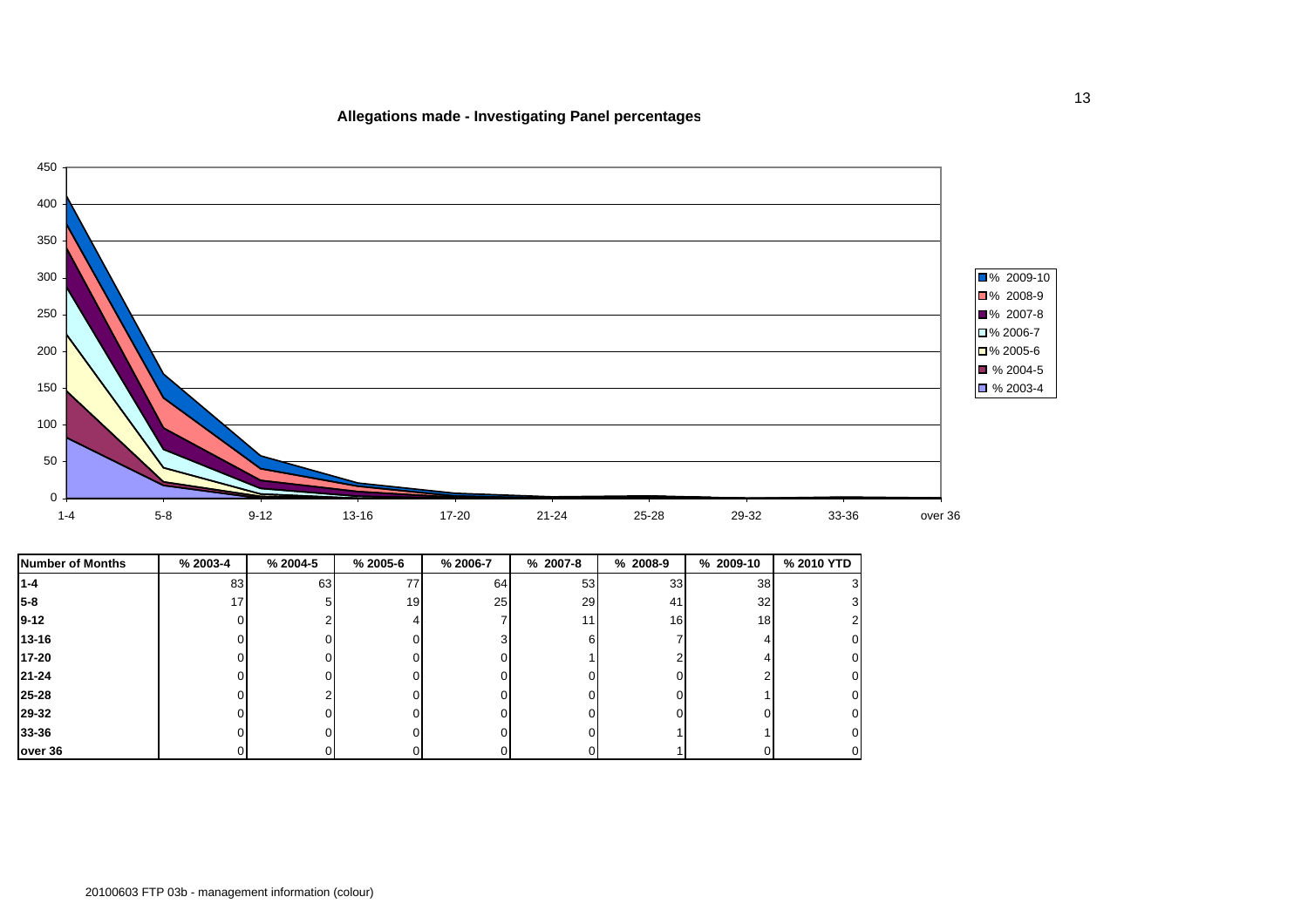**Investigating Panel - Case Conclusion (concluded final hearing cases)**



|                         |                 |    |                             |                     |              |                 |                            | <b>Cases 2010-</b> |
|-------------------------|-----------------|----|-----------------------------|---------------------|--------------|-----------------|----------------------------|--------------------|
| <b>Number of Months</b> | Cases 2003-4    |    | Cases 2004-5   Cases 2005-6 | <b>Cases 2006-7</b> | Cases 2007-8 |                 | Cases 2008-9 Cases 2009-10 | 11YTD              |
| $1 - 4$                 |                 |    |                             |                     |              |                 | 26                         |                    |
| $5 - 8$                 | 15 <sup>1</sup> | 21 | 27                          | 37                  | 37           | 51              | 87                         |                    |
| 9-12                    |                 |    | 13                          | 32                  | 64           | 62              | 63                         |                    |
| $13 - 16$               |                 |    |                             | 18                  | 26           | 34              | 43                         |                    |
| 17-20                   |                 |    |                             |                     | 11           | 11 <sub>1</sub> | 20                         |                    |
| 21-24                   |                 |    |                             |                     |              |                 | g                          |                    |
| 25-28                   |                 |    |                             |                     |              |                 | ĸ                          |                    |
| 29-32                   |                 |    |                             |                     |              |                 |                            |                    |
| 33-36                   |                 |    |                             |                     |              |                 |                            |                    |
| Over 36                 |                 |    |                             |                     |              |                 |                            |                    |
| <b>Mean Months</b>      |                 |    | 10                          | 11.5                | 12           | 11              | 11                         |                    |
| <b>Median Months</b>    |                 |    |                             | 10                  | 11           | 10              | 9                          |                    |
| <b>Total Cases</b>      | 23              | 41 | 57                          | 107                 | 157          | 175             | 256                        | 23                 |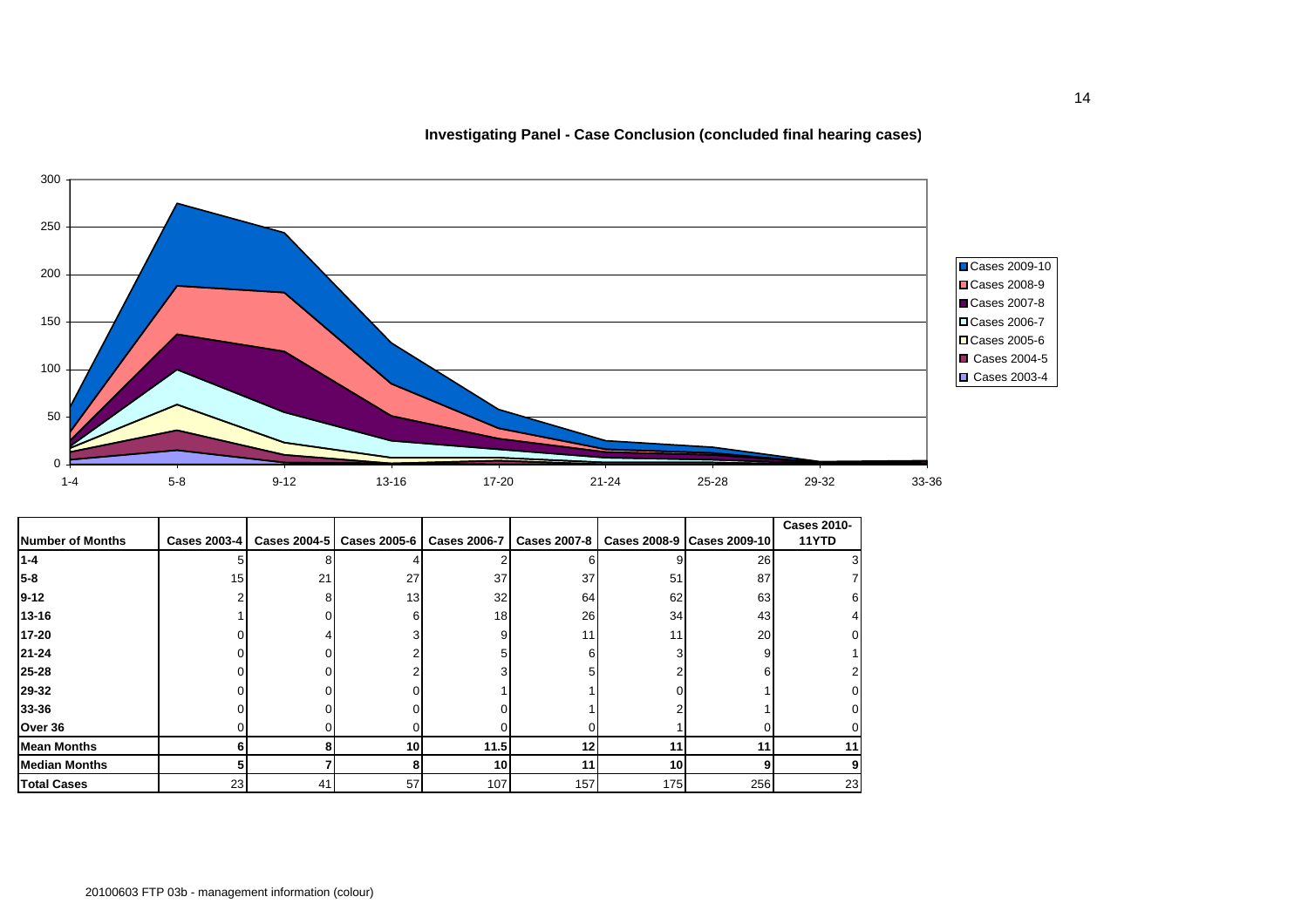**Investigating Panel - Case Conclusion percentages**



| <b>Number of Months</b> | % 2003-4 | % 2004-5        | $% 2005 - 6$ | % 2006-7 | $% 2007-8$ | % 2008-9 | % 2009-10 | % 2010 YTD     |
|-------------------------|----------|-----------------|--------------|----------|------------|----------|-----------|----------------|
| $1 - 4$                 | 22       | <b>20</b>       |              |          |            |          | 10        |                |
| 5-8                     | 65       | 51              | 47           | 35       | 24         | 29       | 34        | 3              |
| 9-12                    |          | <b>20</b>       | 23           | 30       | 41         | 35       | 25        | 2              |
| $13 - 16$               |          |                 | 11           | 17       | 17         | 19       | 17        | $\overline{2}$ |
| 17-20                   |          | 10 <sup>1</sup> |              | 8        |            | ĥ        | 8         | 0              |
| $21 - 24$               |          |                 |              | 5        |            |          | 4         | 0              |
| 25-28                   |          |                 |              | ?        |            |          |           |                |
| 29-32                   |          |                 |              |          |            |          |           | 0              |
| 33-36                   |          |                 |              |          |            |          |           | 0              |
| Over 36                 |          |                 |              |          |            |          |           |                |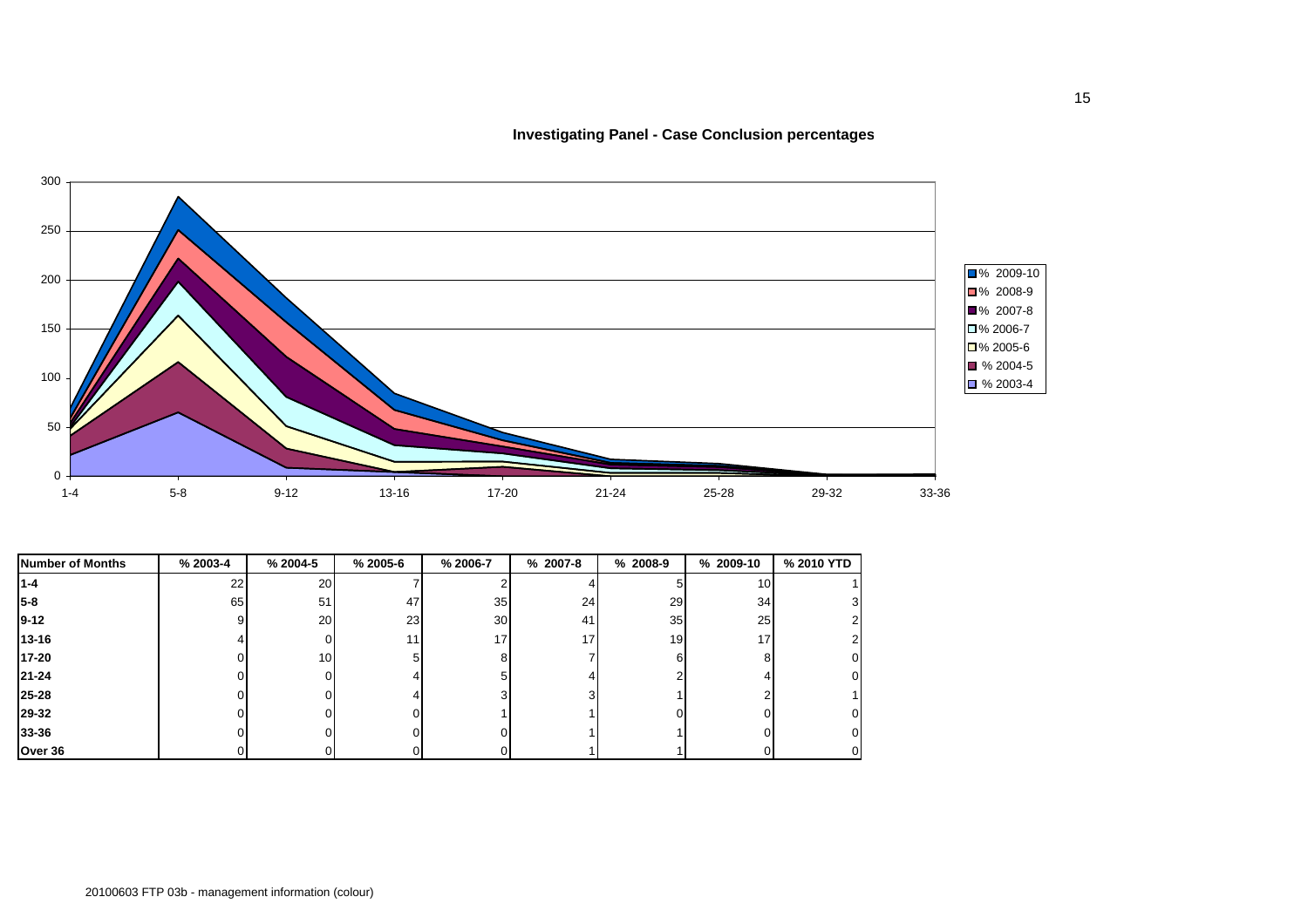**Health Profession Council Interim Orders Panels by profession April 2010 - Fitness to Pr Fitness to Practise Depart** 16

|                                       |                     |                     |                     |             |             |            |            |               | . . <del>.</del> <del>.</del> |
|---------------------------------------|---------------------|---------------------|---------------------|-------------|-------------|------------|------------|---------------|-------------------------------|
|                                       | <b>Applications</b> | <b>Applications</b> | <b>Applications</b> |             |             | 2007/8     | 2008/9     | 2009/10       | 2010/11                       |
|                                       | <b>Considered</b>   | Granted             | <b>Not Granted</b>  | Reviewed    | Revoked     | <b>FYE</b> | <b>FYE</b> | <b>FYE</b>    | <b>YTD</b>                    |
| <b>Arts therapists</b>                | 0                   | 0                   | 0                   | ∩           | $\mathbf 0$ |            |            | $\mathcal{P}$ |                               |
| <b>Biomedical scientists</b>          | 0                   | $\mathbf 0$         | $\Omega$            | $\Omega$    | $\mathbf 0$ |            | 16         |               |                               |
| <b>Chiropodists &amp; podiatrists</b> | $\mathbf 0$         | $\mathbf 0$         | 0                   | $\mathbf 0$ | 0           |            |            | 13            |                               |
| <b>Clinical scientists</b>            | $\Omega$            | 0                   | 0                   | $\Omega$    | 0           |            |            |               |                               |
| <b>Dietitians</b>                     | $\Omega$            | $\mathbf 0$         | $\Omega$            | $\Omega$    | $\Omega$    |            | 0          |               |                               |
| <b>Hearing aid dispensers</b>         |                     |                     |                     |             |             |            |            |               |                               |
| <b>Occupational therapists</b>        |                     |                     |                     |             |             | 3          | 6          | 9             |                               |
| <b>ODPs</b>                           |                     |                     |                     |             |             | 18         | 18         | 20            |                               |
| <b>Orthoptists</b>                    |                     |                     |                     |             |             |            |            |               |                               |
| <b>Paramedics</b>                     |                     |                     |                     |             |             | 16         | 14         | 46            |                               |
| Physiotherapists                      |                     |                     |                     |             |             | 8          | 13         | 20            |                               |
| <b>Practitioner psychologists</b>     |                     |                     |                     |             |             |            |            |               |                               |
| <b>Prosthetists &amp; orthotists</b>  |                     |                     |                     |             |             |            | O          |               |                               |
| Radiographers                         |                     |                     |                     |             |             |            |            | 12            |                               |
| <b>SLTs</b>                           |                     |                     |                     |             |             |            |            |               |                               |
| <b>Total</b>                          |                     |                     | $\Omega$            |             |             | 74         | 85         | 141           | 11                            |

|   | <b>Hearings held</b> | <b>Hearings held</b> | <b>Hearings held</b> | <b>Hearings held</b> |
|---|----------------------|----------------------|----------------------|----------------------|
|   | 2007/8               | 2008/9               | 2009/10              | 2010/11              |
| q | <b>FYE</b>           | <b>FYE</b>           | <b>FYE</b>           | <b>YTD</b>           |
|   | $\overline{4}$       | 4                    | $\overline{2}$       | $\mathbf 0$          |
|   | 8                    | 16                   | 8                    | $\mathbf 0$          |
|   | 6                    | 5                    | 13                   | 0                    |
|   | 4                    | 0                    | 0                    | 0                    |
|   | 0                    | 0                    | $\mathbf 0$          | 0                    |
|   |                      |                      |                      | $\overline{2}$       |
|   | 3                    | 6                    | 9                    | 1                    |
|   | 18                   | 18                   | 20                   | 3                    |
|   | 0                    | 0                    | 0                    | $\mathbf 0$          |
|   | 16                   | 14                   | 46                   | 3                    |
|   | 8                    | 13                   | 20                   |                      |
|   |                      |                      | 3                    | 0                    |
|   | $\mathbf 0$          | 0                    | 0                    | 0                    |
|   | 7                    | 6                    | 12                   | 0                    |
|   | 0                    | 3                    | 8                    |                      |
|   | 74                   | 85                   | 141                  | 11                   |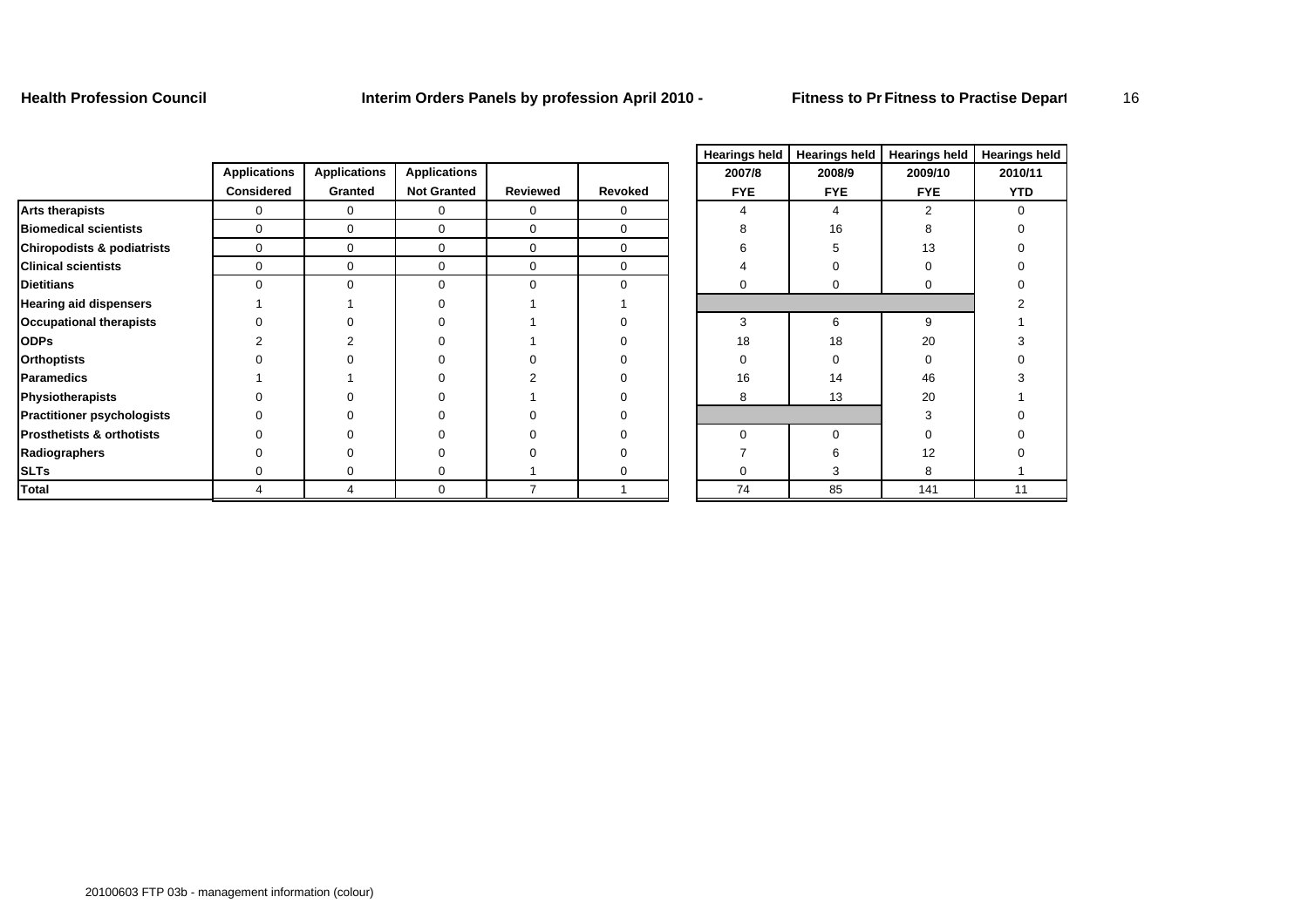### **Health Professions Council**



# **Panel Hearings Decisions: Conduct and Competence Cases**

|   |                                                                                                                                                                                                                                                                                                                                                                        | 2009 |     |     |     |     |     |     |     |     | 2010     |          |     |          |  |  |                                 |  | 2011 |         |     |                 |            | 2005/6 2006/7 2007/8 2008/9 |                 | 09/10           | 10/11      |
|---|------------------------------------------------------------------------------------------------------------------------------------------------------------------------------------------------------------------------------------------------------------------------------------------------------------------------------------------------------------------------|------|-----|-----|-----|-----|-----|-----|-----|-----|----------|----------|-----|----------|--|--|---------------------------------|--|------|---------|-----|-----------------|------------|-----------------------------|-----------------|-----------------|------------|
|   |                                                                                                                                                                                                                                                                                                                                                                        | Apr  | May | Jun | Jul | Aug | Sep | Oct | Nov | Dec | Jan      | Feb      | Mar | Apr      |  |  | May Jun Jul Aug Sep Oct Nov Dec |  |      | Jan Feb | Mar | <b>FYE</b>      | <b>FYE</b> | <b>FYE</b>                  | <b>FYE</b>      | <b>FYE</b>      | <b>YTD</b> |
|   | <b>C&amp;C cases listed</b>                                                                                                                                                                                                                                                                                                                                            | 20   | 19  | 27  | 26  | 24  | 37  | 36  | 29  | 31  | 34       | 33       | 35  | 29       |  |  |                                 |  |      |         |     | 73              | 119        | 176                         | 231             | 351             | 29         |
|   | <b>Struck off</b>                                                                                                                                                                                                                                                                                                                                                      | 0    |     |     | 3   | 10  | 10  | 5   | 9   |     | 3        | 3        |     | G        |  |  |                                 |  |      |         |     | 11              | 26         | 37                          | 64              | 65              | 5          |
|   |                                                                                                                                                                                                                                                                                                                                                                        | 4    |     |     |     |     | 6   | .h  |     |     |          | $\Omega$ |     |          |  |  |                                 |  |      |         |     | 19 <sup>l</sup> | 19         | 30                          | 23              | 38              | 3          |
|   | $g dispended g Conditions h$<br>Conditions of practice                                                                                                                                                                                                                                                                                                                 |      |     |     |     |     |     |     |     |     |          |          |     |          |  |  |                                 |  |      |         |     |                 | 5          |                             | 10 <sup>1</sup> | 14 <sub>l</sub> |            |
| Ō |                                                                                                                                                                                                                                                                                                                                                                        | 6    |     |     | 8   |     |     | 3   |     |     | 6        |          |     |          |  |  |                                 |  |      |         |     | 8               | 32         | 28                          | 24              | 46              |            |
|   | $\begin{bmatrix} 8 & 1 \\ 1 & 1 \\ 1 & 1 \\ 1 & 1 \\ 1 & 1 \\ 1 & 1 \\ 1 & 1 \\ 1 & 1 \\ 1 & 1 \\ 1 & 1 \\ 1 & 1 \\ 1 & 1 \\ 1 & 1 \\ 1 & 1 \\ 1 & 1 \\ 1 & 1 \\ 1 & 1 \\ 1 & 1 \\ 1 & 1 \\ 1 & 1 \\ 1 & 1 \\ 1 & 1 \\ 1 & 1 \\ 1 & 1 \\ 1 & 1 \\ 1 & 1 \\ 1 & 1 \\ 1 & 1 \\ 1 & 1 \\ 1 & 1 \\ 1 & 1 \\ 1 & 1 \\ 1 & 1 \\ 1 & 1 \\ 1 & 1 \\ 1 & $<br>No further action | 2    |     |     |     |     |     |     |     |     |          | $\Omega$ |     | $\Omega$ |  |  |                                 |  |      |         |     |                 | 6          |                             |                 |                 |            |
|   | $\sum_{i=1}^{n}$ Not well founded                                                                                                                                                                                                                                                                                                                                      | 3    |     |     |     | 3   | 5   | 9   |     | 10  | 8        | 10       |     | 9        |  |  |                                 |  |      |         |     |                 | $\Omega$   | 19                          | 36              | 70              |            |
| ن | Adjourned/part heard                                                                                                                                                                                                                                                                                                                                                   | 3    |     |     |     |     |     | 10  |     |     |          | 12       |     | 6        |  |  |                                 |  |      |         |     | 22              | 22         | 32                          | 35              | 90              | 61         |
|   |                                                                                                                                                                                                                                                                                                                                                                        | 0    |     |     |     | ი   |     |     |     |     | 5        |          |     |          |  |  |                                 |  |      |         |     |                 |            | 24                          | 21              | 12              |            |
|   | $\begin{array}{c} \begin{array}{c} \mathbf{U} \\ \mathbf{U} \\ \hline \mathbf{E} \\ \mathbf{G} \end{array} \end{array}$ Referred to<br><b>Referred to Health</b>                                                                                                                                                                                                       | 0    |     |     |     |     |     |     |     |     |          |          |     |          |  |  |                                 |  |      |         |     |                 | $\Omega$   |                             |                 | 2               |            |
|   | <b>Removed - consent</b>                                                                                                                                                                                                                                                                                                                                               |      | 0   |     | 0   | 0   |     |     |     |     | $\Omega$ | 3        |     |          |  |  |                                 |  |      |         |     |                 |            |                             |                 |                 |            |
|   | CC cases to be heard                                                                                                                                                                                                                                                                                                                                                   | 184  | 192 | 198 | 190 | 208 | 194 | 205 | 214 | 216 | 224      | 232      |     | 233 264  |  |  |                                 |  |      |         |     | 59              | 59         | 172                         | 117             | 233             | 264        |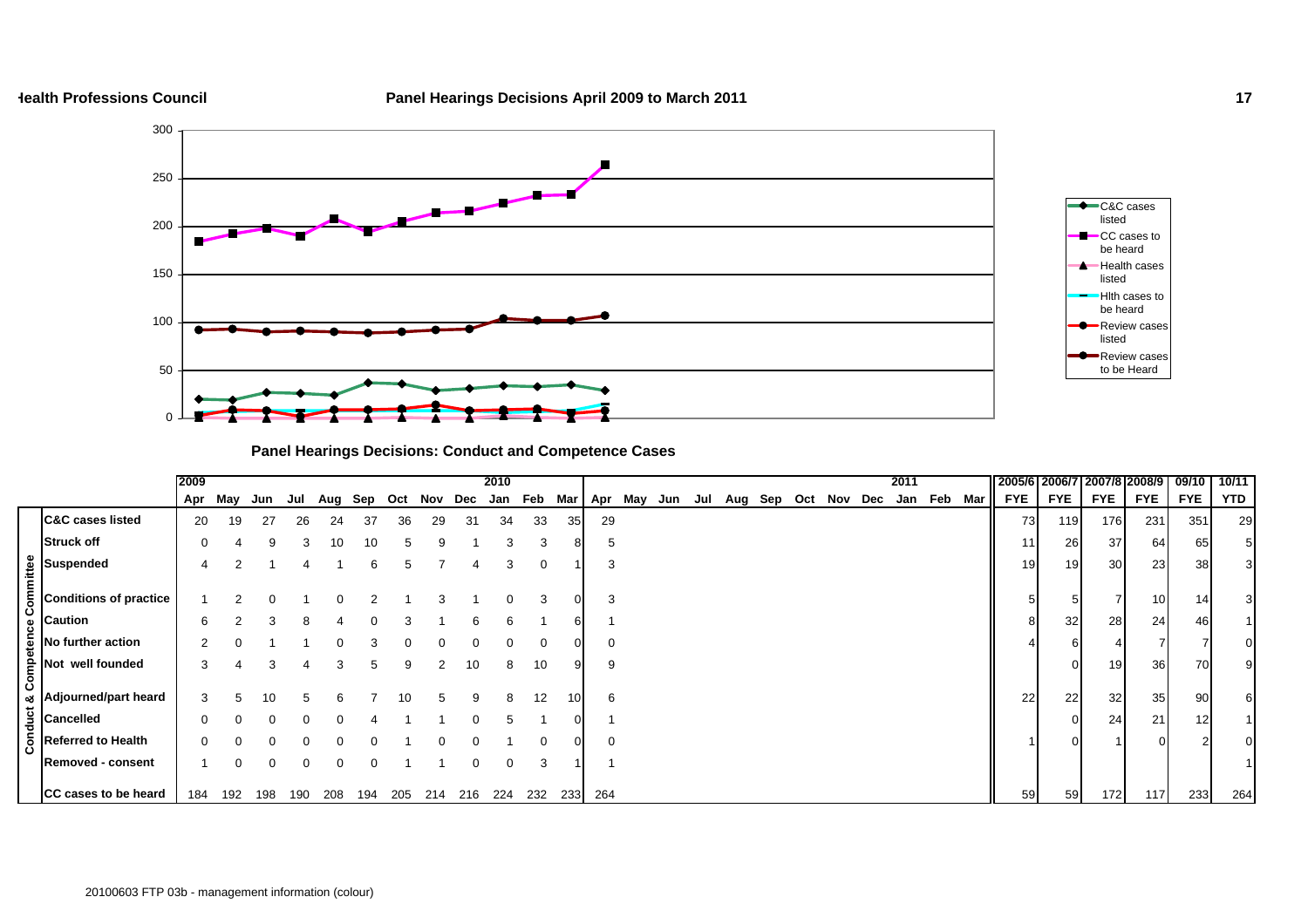# **Panel Hearings Decisions: Health and Investigating Hearings Fitness to Practise Department**

|                         |                                        | 2009         |             |          |     |          |     |   |          |             | 2010     |              |   |                |  |  |  |                                     | 2011 |             |                |              | 2005/6 2006/7 2007/8 2008/9 |            | 09/10      | 10/11          |
|-------------------------|----------------------------------------|--------------|-------------|----------|-----|----------|-----|---|----------|-------------|----------|--------------|---|----------------|--|--|--|-------------------------------------|------|-------------|----------------|--------------|-----------------------------|------------|------------|----------------|
|                         |                                        |              | Apr May     | Jun      | Jul | Aug      | Sep |   |          | Oct Nov Dec |          | Jan Feb Mar  |   |                |  |  |  | Apr May Jun Jul Aug Sep Oct Nov Dec |      | Jan Feb Mar | <b>FYE</b>     | <b>FYE</b>   | <b>FYE</b>                  | <b>FYE</b> | <b>FYE</b> | YTD            |
|                         | <b>Health cases listed</b>             |              |             |          |     |          |     |   |          |             | 3        |              |   |                |  |  |  |                                     |      |             | 8              |              |                             |            | 61         |                |
|                         | <b>Suspended</b>                       |              | 0           |          |     | 0        | 0   |   | $\Omega$ |             |          | $\mathbf 0$  |   | 0              |  |  |  |                                     |      |             | 2              | 2            |                             |            |            | $\overline{0}$ |
|                         | <b>Conditions of practice</b>          | $\mathbf{0}$ |             |          |     |          |     |   |          |             |          | 0            |   |                |  |  |  |                                     |      |             | 3              |              |                             |            |            |                |
|                         | <b>Caution</b>                         |              |             |          |     |          |     |   |          |             |          | $\Omega$     |   |                |  |  |  |                                     |      |             | $\overline{0}$ | $\Omega$     |                             |            |            | U              |
| <b>Health Committee</b> | No further action                      |              |             |          |     |          |     |   |          |             |          | $\Omega$     |   |                |  |  |  |                                     |      |             | $\Omega$       |              |                             |            |            |                |
|                         | Not well founded                       |              |             |          |     |          |     |   |          |             |          |              |   |                |  |  |  |                                     |      |             |                |              |                             |            |            |                |
|                         | Adjourned/part heard                   | 0            |             |          |     |          |     |   |          |             |          | $\Omega$     |   |                |  |  |  |                                     |      |             |                | Not recorded |                             |            | $\Omega$   |                |
|                         | <b>Cancelled</b>                       |              |             |          |     |          |     |   |          |             |          | $\mathbf{0}$ |   |                |  |  |  |                                     |      |             |                |              |                             |            |            |                |
|                         | <b>Referred to C&amp;C</b>             | 0            |             |          |     |          | 0   | 0 | $\Omega$ |             | 0        | 0            |   | 0              |  |  |  |                                     |      |             |                |              |                             |            |            |                |
|                         | Hith cases to be heard                 |              |             |          |     |          |     |   | 8        |             |          |              | 8 | 15             |  |  |  |                                     |      |             |                |              |                             |            | 8          | 15             |
|                         | Removed                                |              |             |          |     |          |     |   | $\Omega$ |             | $\Omega$ | $\mathbf 0$  |   | $\Omega$       |  |  |  |                                     |      |             |                |              |                             |            |            | $\Omega$       |
|                         | Amended                                |              |             |          |     |          |     |   |          |             |          |              |   |                |  |  |  |                                     |      |             |                |              |                             |            |            | $\Omega$       |
|                         | Not well found                         |              |             |          |     |          |     |   |          |             |          | 0            |   |                |  |  |  |                                     |      |             |                |              |                             |            |            |                |
|                         | No further action                      |              |             |          |     |          |     |   |          |             |          | $\mathbf 0$  |   | $\Omega$       |  |  |  |                                     |      |             |                |              |                             |            |            |                |
| Investigating           |                                        |              |             |          |     |          |     |   |          |             |          |              |   |                |  |  |  |                                     |      |             |                |              |                             |            |            |                |
|                         | Adjourned/part heard                   | $\mathbf 0$  | $\mathbf 0$ | $\Omega$ | 0   | $\Omega$ | 0   | 0 | $\Omega$ | $\Omega$    | $\Omega$ | $\mathbf 0$  | 0 | 0              |  |  |  |                                     |      |             |                |              |                             |            | $\Omega$   |                |
|                         | Investigating<br>Committee cases to be |              |             |          |     |          |     |   |          |             |          |              |   |                |  |  |  |                                     |      |             |                |              |                             |            |            |                |
|                         | heard                                  | 0            | $\Omega$    | $\Omega$ |     | $\Omega$ | 0   |   | $\Omega$ | $\Omega$    | $\Omega$ | $\mathbf 0$  |   | $\overline{2}$ |  |  |  |                                     |      |             |                |              |                             |            |            |                |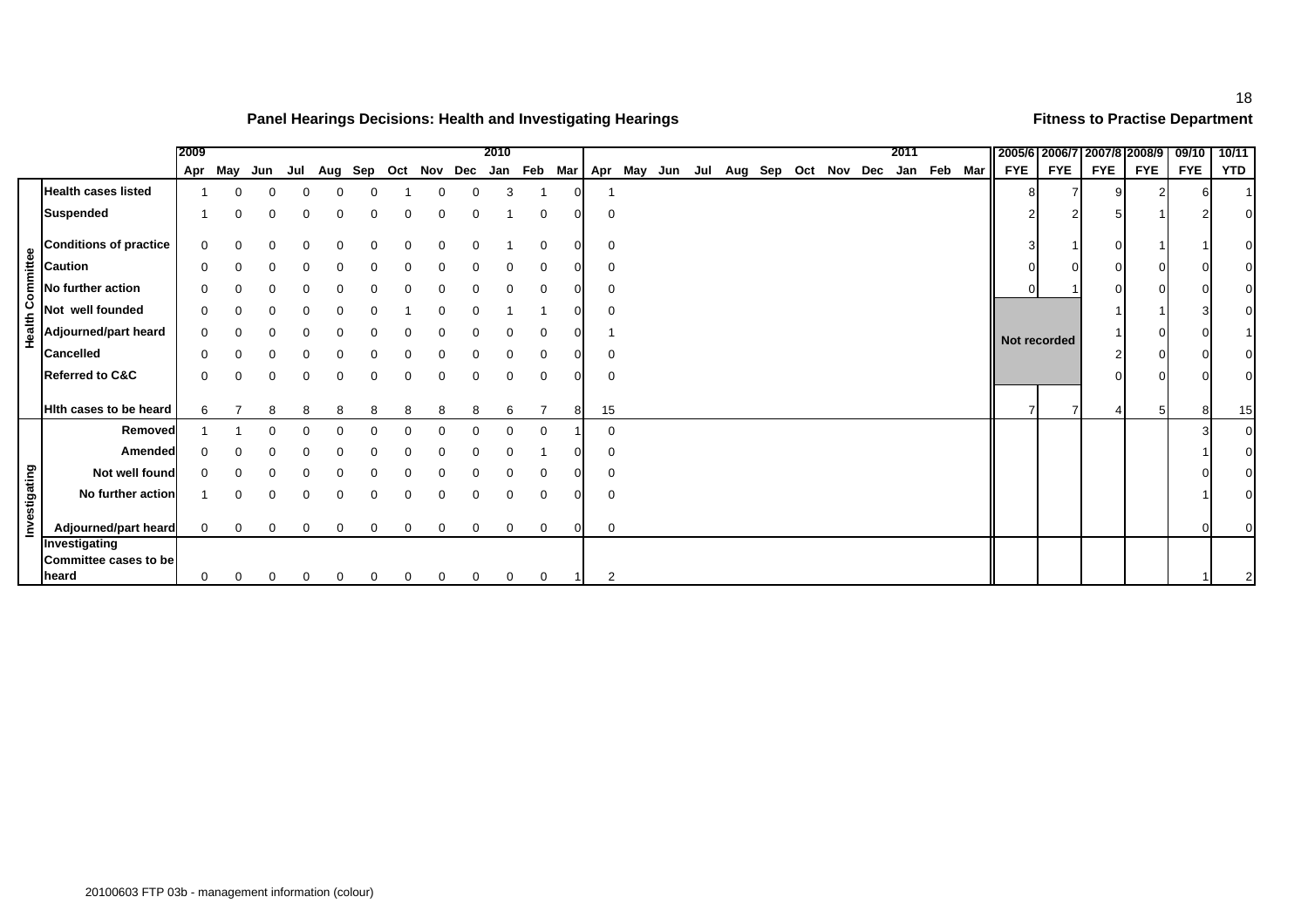# **Panel Hearings, Decisions: Review Hearings Fitness to Practise Department**

|                                                                                                                                                                                                                                                                      | 2009     |          |          |    |          |                                     |         |    |          | 2010        |          |          |                |         |  |  |  | 2011 |                                         |            | 2005/6 2006/7 | 2007/8 2008/9  |            | 09/10      | 10/11          |
|----------------------------------------------------------------------------------------------------------------------------------------------------------------------------------------------------------------------------------------------------------------------|----------|----------|----------|----|----------|-------------------------------------|---------|----|----------|-------------|----------|----------|----------------|---------|--|--|--|------|-----------------------------------------|------------|---------------|----------------|------------|------------|----------------|
|                                                                                                                                                                                                                                                                      | Apr      | May Jun  |          |    |          | Jul Aug Sep Oct Nov Dec Jan Feb Mar |         |    |          |             |          |          |                | Apr May |  |  |  |      | Jun Jul Aug Sep Oct Nov Dec Jan Feb Mar | <b>FYE</b> | <b>FYE</b>    | <b>FYE</b>     | <b>FYE</b> | <b>FYE</b> | <b>YTD</b>     |
| <b>Review cases listed</b><br><b>Struck off</b>                                                                                                                                                                                                                      | 3<br>2   | 5        | 3        |    |          |                                     | 10<br>2 |    | 3        | 9<br>3      | 10<br>3  |          | 8              |         |  |  |  |      |                                         |            | 41            | 67<br>10       | 67<br>31   | 67<br>31   | 8              |
| <b>Suspension continued</b>                                                                                                                                                                                                                                          |          |          |          |    |          |                                     |         |    |          | ঽ           | 3        |          | 2              |         |  |  |  |      |                                         |            |               | 37             | 31         | 35         | $\overline{2}$ |
| <b>Conditions continued</b>                                                                                                                                                                                                                                          | 0        |          |          |    |          |                                     |         |    |          |             |          |          | $\mathbf 0$    |         |  |  |  |      |                                         |            |               | $\overline{2}$ |            |            | $\Omega$       |
| <b>Suspension revoked</b>                                                                                                                                                                                                                                            | 0        |          | 0        |    |          |                                     |         |    | $\Omega$ |             |          |          | $\mathbf 0$    |         |  |  |  |      |                                         |            |               | 2              | 8          | 8          | $\Omega$       |
| $\begin{array}{r} \begin{array}{r} \text{g} \\ \text{g} \\ \text{h} \\ \text{h} \\ \text{h} \\ \text{h} \\ \text{h} \\ \text{h} \\ \text{h} \\ \text{h} \\ \text{h} \\ \text{h} \\ \text{h} \\ \text{h} \\ \text{h} \\ \text{h} \\ \text{h} \end{array} \end{array}$ | 0        |          | $\Omega$ |    | $\Omega$ |                                     |         |    |          |             | $\Omega$ | $\Omega$ | - 1            |         |  |  |  |      |                                         |            |               |                |            |            |                |
|                                                                                                                                                                                                                                                                      | 0        |          |          |    |          |                                     |         |    |          | $\Omega$    | $\Omega$ |          |                |         |  |  |  |      |                                         | Not        |               | $\overline{0}$ |            |            |                |
|                                                                                                                                                                                                                                                                      | 0        |          | $\Omega$ |    |          |                                     |         |    | $\Omega$ | $\mathbf 0$ |          |          | $\overline{2}$ |         |  |  |  |      |                                         | recorded   |               | 5              |            |            | $\overline{2}$ |
| <b>Conditions revoked</b><br>ပ္ပ Conditions revoked<br>ပ suspension imposed                                                                                                                                                                                          | $\Omega$ |          |          |    |          |                                     |         |    |          | $\Omega$    | $\Omega$ |          | $\mathbf 0$    |         |  |  |  |      |                                         |            |               | 5              |            |            | $\Omega$       |
| <b>Conditions revoked</b><br>caution imposed                                                                                                                                                                                                                         | 0        | $\Omega$ | n        |    |          |                                     |         |    |          | $\Omega$    | $\Omega$ |          | 0              |         |  |  |  |      |                                         |            |               |                |            |            | $\Omega$       |
| <b>Vol Removal (Consent)</b>                                                                                                                                                                                                                                         | 0        | 0        |          |    |          | ∩                                   |         | n  | $\Omega$ | $\Omega$    |          |          | $\mathbf 0$    |         |  |  |  |      |                                         |            |               |                |            |            |                |
| Adjourned/part heard<br><b>Cancelled</b>                                                                                                                                                                                                                             | 0<br>n   |          |          |    |          |                                     |         |    |          |             | 0        |          | $\Omega$       |         |  |  |  |      |                                         |            |               | 3              | ∩          | 0          | $\Omega$       |
| <b>Review cases to be</b><br>Heard                                                                                                                                                                                                                                   | 92       | 93       | 90       | 91 | 90       | 89                                  | 90      | 92 | 93       | 104         | 102      | 102      | 107            |         |  |  |  |      |                                         |            | 69            | 90             | 90         | 102        | 107            |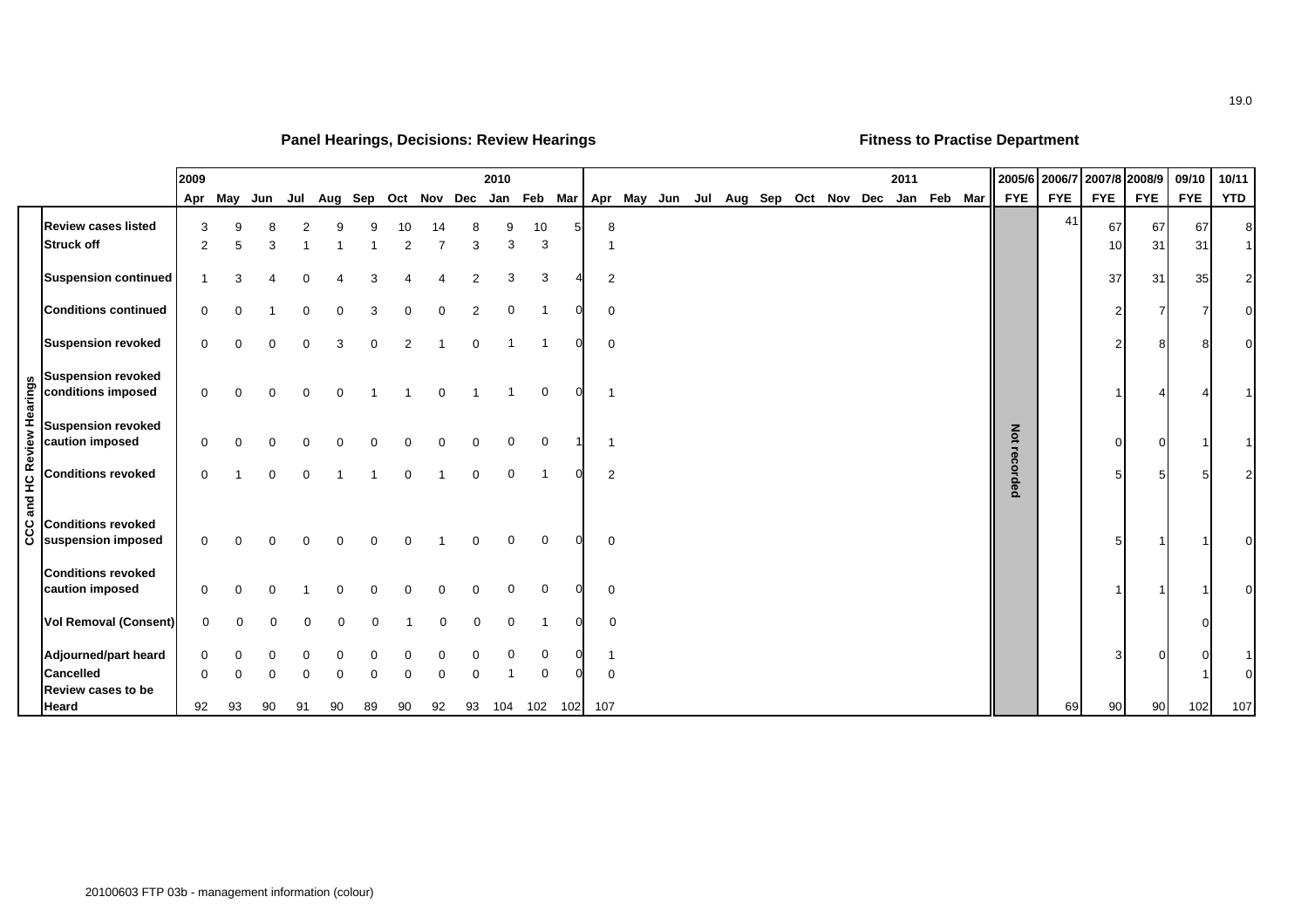**Health Professions Council Final hearings (CCC and HC) representation April 2010 - Fitness to Practise Department** 20

# **Representation**

|                         | <b>Final Hearings-CCC</b> |               |                  |                 |         |                     |                           |          |                  |             |                 |                    |                  |            |
|-------------------------|---------------------------|---------------|------------------|-----------------|---------|---------------------|---------------------------|----------|------------------|-------------|-----------------|--------------------|------------------|------------|
|                         |                           |               | <b>Condition</b> |                 | INO     |                     |                           | Register |                  |             | IVol            |                    |                  |            |
|                         |                           | Suspende s of |                  |                 | Further | Not Well            | Referred                  | lentry   |                  | <b>INot</b> | <b>IRemoval</b> |                    | 2009/10 2010/11  |            |
|                         | Struck off Id             |               | <b>IPractice</b> | <b>ICaution</b> | Action  | <b>IFounded INR</b> | <b>Ito Health Removed</b> | lamended | <b>IRestored</b> | restored    | (Consent)       | <b>IPart Heard</b> | <b>IFYE</b>      | <b>YTD</b> |
| <b>Represented self</b> |                           |               |                  |                 |         |                     |                           |          |                  |             |                 |                    |                  |            |
| Representative          |                           |               |                  |                 |         |                     |                           |          |                  |             |                 |                    | 115 <sub>1</sub> | 13         |
| <b>None</b>             |                           |               |                  |                 |         |                     |                           |          |                  |             |                 |                    | 98 I             | 10         |
| Total                   |                           |               |                  |                 |         |                     |                           |          |                  |             |                 |                    | 257              | 24         |

|                                       |         |                            |      | $%$ of    |  |
|---------------------------------------|---------|----------------------------|------|-----------|--|
|                                       |         | <b>Represent Represent</b> |      | represent |  |
| Profession                            | ed self | ative                      | None | ation     |  |
| <b>Arts therapists</b>                | 0       | 0                          | ი    | ი         |  |
| <b>Biomedical scientists</b>          | 0       | ი                          |      |           |  |
| <b>Chiropodists &amp; podiatrists</b> | 0       |                            |      | 100       |  |
| <b>Clinical scientists</b>            | 0       | 0                          | 0    |           |  |
| <b>Dietitians</b>                     | 0       | $\Omega$                   | 0    |           |  |
| <b>Hearing aid dispensers</b>         | 0       | 0                          | 0    |           |  |
| <b>Occupational therapists</b>        | 0       | 3                          |      | 75        |  |
| <b>ODPs</b>                           | 0       |                            |      | 50        |  |
| <b>Orthoptists</b>                    | 0       | 0                          | ი    |           |  |
| <b>Paramedics</b>                     |         | 2                          |      | 75        |  |
| <b>Physiotherapists</b>               | 0       | 3                          | 5    | 38        |  |
| <b>Practitioner psychologists</b>     | 0       | 0                          |      |           |  |
| <b>Prosthetists &amp; orthotists</b>  | 0       |                            | 0    | 100       |  |
| Radiographers                         | 0       | $\overline{2}$             | 0    | 100       |  |
| <b>SLTs</b>                           | 0       | ი                          | 0    |           |  |

The above tables do not include cases that were adjourned, postponed or cancelled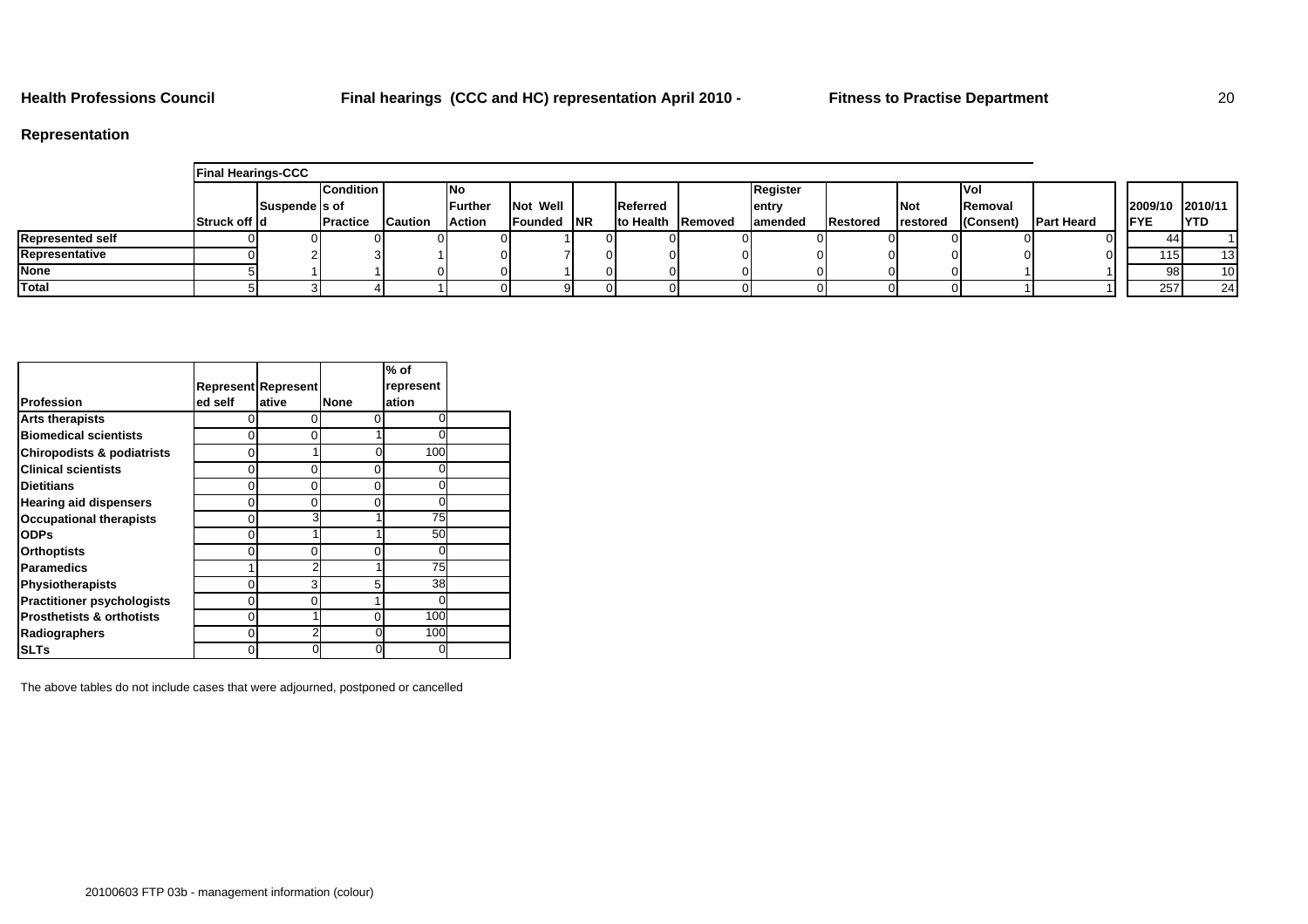### **Health Professions Council Hearings: decisions by profession April 2010 - Fitness to Practise** 21

### **Final Hearings**

|                                       | <b>Struck</b> |           | <b>Conditions of</b> |                | <b>No Further</b> | Not Well       |           | <b>Referred to</b> |         | Register<br>entry |                 | <b>Not</b> |                   |
|---------------------------------------|---------------|-----------|----------------------|----------------|-------------------|----------------|-----------|--------------------|---------|-------------------|-----------------|------------|-------------------|
|                                       | off           | Suspended | <b>Practice</b>      | <b>Caution</b> | <b>Action</b>     | <b>Founded</b> | <b>NR</b> | Health             | Removed | amended           | <b>Restored</b> | restored   | <b>Part Heard</b> |
| <b>Arts therapists</b>                |               |           |                      |                |                   |                |           |                    |         |                   |                 |            |                   |
| <b>Biomedical scientists</b>          |               |           |                      |                |                   |                |           |                    |         |                   |                 |            |                   |
| <b>Chiropodists &amp; podiatrists</b> |               |           |                      |                |                   |                |           |                    |         |                   |                 |            |                   |
| <b>Clinical scientists</b>            |               |           |                      |                |                   |                |           |                    |         |                   |                 |            |                   |
| <b>Dietitians</b>                     |               |           |                      |                |                   |                |           |                    |         |                   |                 |            |                   |
| <b>Hearing aid dispensers</b>         |               |           |                      |                |                   |                |           |                    |         |                   |                 |            |                   |
| <b>Occupational therapists</b>        |               |           |                      |                |                   |                |           |                    |         |                   |                 |            |                   |
| <b>ODPs</b>                           |               |           |                      |                |                   |                |           |                    |         |                   |                 |            |                   |
| <b>Orthoptists</b>                    |               |           |                      |                |                   |                |           |                    |         |                   |                 |            |                   |
| <b>Paramedics</b>                     |               |           |                      |                |                   |                |           |                    |         |                   |                 |            |                   |
| Physiotherapists                      |               |           |                      |                |                   |                |           |                    |         |                   |                 |            |                   |
| <b>Practitioner psychologists</b>     |               |           |                      |                |                   |                |           |                    |         |                   |                 |            |                   |
| <b>Prosthetists &amp; orthotists</b>  |               |           |                      |                |                   |                |           |                    |         |                   |                 |            |                   |
| Radiographers                         |               |           |                      |                |                   |                |           |                    |         |                   |                 |            |                   |
| <b>SLTs</b>                           |               |           |                      |                |                   |                |           |                    |         |                   |                 |            |                   |
| <b>Total 2010/11 YTD</b>              | 5.            |           |                      |                |                   |                |           |                    |         |                   |                 |            |                   |
| <b>Total 2009/10 FYE</b>              | 64            | 40        | 15                   | 46             |                   | 76             |           |                    |         |                   |                 |            |                   |

|                                                                         | <b>Review Hearings</b> |                                |                              |                              |                              |                                |                              |                              |                              |                                         |                |
|-------------------------------------------------------------------------|------------------------|--------------------------------|------------------------------|------------------------------|------------------------------|--------------------------------|------------------------------|------------------------------|------------------------------|-----------------------------------------|----------------|
|                                                                         |                        |                                |                              | <b>Suspension</b><br>revoked | <b>Suspension</b><br>revoked |                                |                              | <b>Conditions</b><br>revoked | <b>Conditions</b><br>revoked |                                         | Vol            |
|                                                                         | <b>Struck</b><br>off   | <b>Suspension</b><br>continued | <b>Suspension</b><br>revoked | caution<br>imposed           | conditions<br>imposed        | <b>Conditions</b><br>continued | <b>Conditions</b><br>revoked | caution<br>imposed           | suspension<br>imposed        | <b>Adjourned/P Removal</b><br>art Heard | (Consent)      |
| <b>Arts therapists</b>                                                  | 0                      | ŋ                              |                              |                              |                              |                                |                              |                              |                              |                                         | $\mathbf 0$    |
| <b>Biomedical scientists</b>                                            | $\mathbf 0$            |                                |                              |                              |                              |                                |                              | $\Omega$                     |                              |                                         | $\overline{0}$ |
| Chiropodists & podiatrists                                              | 0                      |                                |                              |                              |                              |                                |                              |                              |                              |                                         | $\Omega$       |
| <b>Clinical scientists</b>                                              | $\Omega$               | $\Omega$                       | r                            |                              |                              |                                | $\Omega$                     | $\Omega$                     |                              |                                         | $\mathbf 0$    |
| <b>Dietitians</b>                                                       | $\mathbf{0}$           | $\Omega$                       |                              |                              |                              |                                |                              | n                            |                              |                                         | $\overline{0}$ |
| <b>Hearing aid dispensers</b>                                           | $\mathbf{0}$           | $\Omega$                       | n                            |                              |                              | r                              | $\Omega$                     | $\Omega$                     | ∩                            | n                                       | $\overline{0}$ |
| <b>Occupational therapists</b>                                          | $\Omega$               | $\Omega$                       | n                            |                              |                              |                                | $\Omega$                     | $\Omega$                     | U                            |                                         | $\overline{0}$ |
| <b>ODPs</b>                                                             | O                      | $\Omega$                       |                              |                              |                              |                                |                              | ∩                            |                              |                                         | $\mathbf 0$    |
| <b>Orthoptists</b>                                                      | $\mathbf{0}$           | $\Omega$                       | O                            |                              |                              |                                | ∩                            | $\Omega$                     |                              |                                         | $\overline{0}$ |
| <b>Paramedics</b>                                                       | $\Omega$               | $\Omega$                       | O                            |                              |                              |                                |                              | $\Omega$                     | U                            |                                         | $\mathbf 0$    |
| Physiotherapists                                                        | $\mathbf 0$            | $\Omega$                       |                              |                              |                              |                                | n                            | $\Omega$                     |                              |                                         | $\overline{0}$ |
| <b>Practitioner psychologists</b>                                       | $\Omega$               | $\Omega$                       | n                            |                              |                              |                                |                              | $\Omega$                     |                              |                                         | $\overline{0}$ |
| <b>Prosthetists &amp; orthotists</b>                                    | $\Omega$               | $\Omega$                       |                              |                              |                              |                                |                              | $\Omega$                     |                              |                                         | $\Omega$       |
| Radiographers                                                           |                        |                                | n                            |                              |                              |                                |                              | $\Omega$                     |                              |                                         | $\Omega$       |
| <b>SLTs</b>                                                             | 0                      | $\Omega$                       | n                            |                              |                              |                                | ∩                            | $\Omega$                     | $\Omega$                     |                                         | $\overline{0}$ |
| <b>Total 2010/11 YTD</b>                                                |                        | $\overline{2}$                 |                              |                              |                              |                                |                              | $\Omega$                     |                              |                                         | $\overline{0}$ |
| Total 2009/10 YTD                                                       |                        | $\overline{2}$                 | $\Omega$                     |                              |                              | r                              | 2                            | $\Omega$                     | $\Omega$                     |                                         | $\Omega$       |
| <b>Total 2008/2009YTD</b>                                               | 16                     | 51                             | 8                            |                              |                              | э                              |                              | $\Omega$                     | $\cap$                       |                                         | $\overline{0}$ |
| Total 2007/2008 FYE<br>20100603 FTP 03b management information (colour) |                        |                                | 2                            | $\cap$                       | $\Omega$                     | Э                              | $\Omega$                     | $\Omega$                     | $\Omega$                     |                                         | $\Omega$       |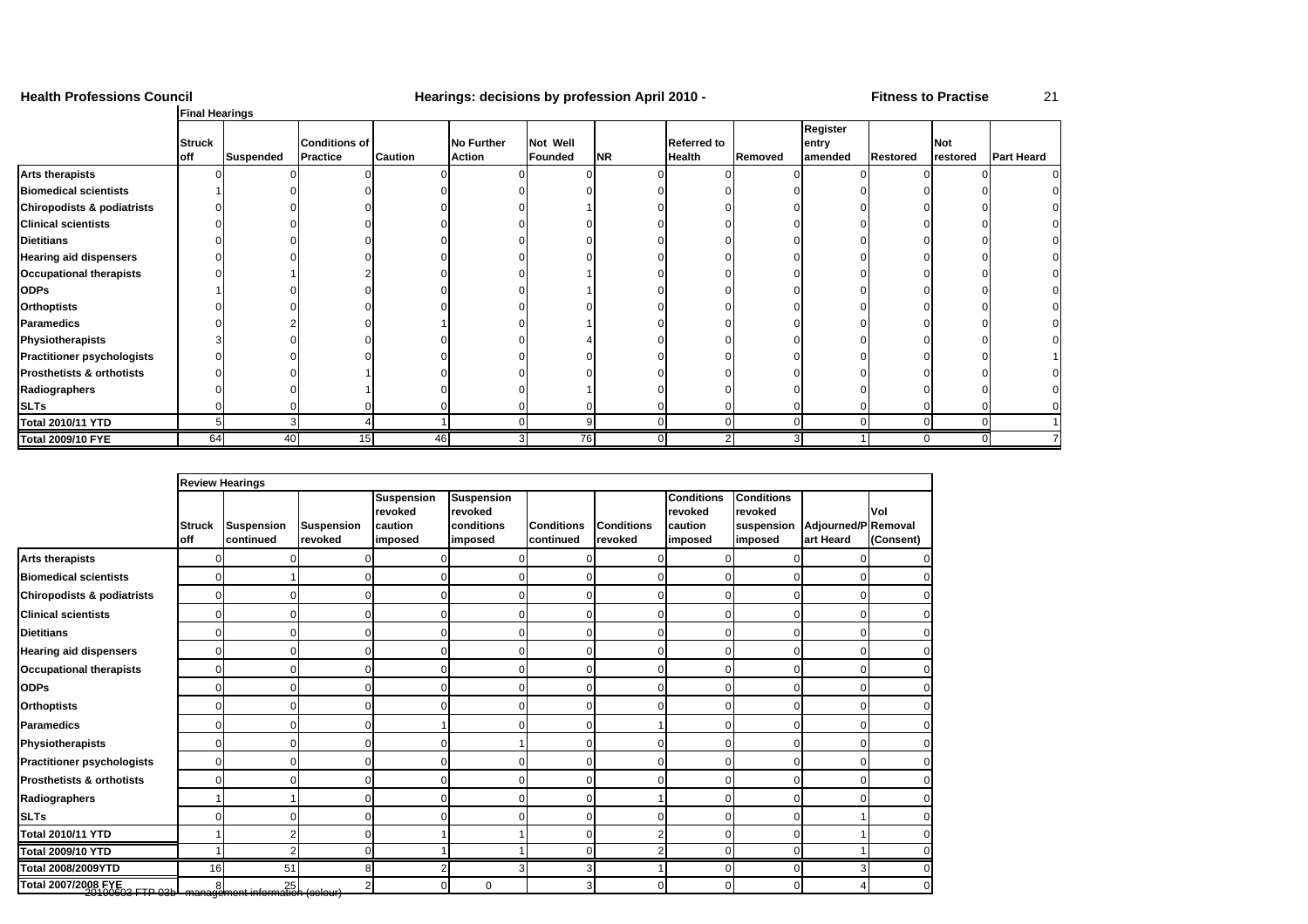### **Health Professions Council**

### Cases Pending: Investigating Panel April 2009 to March 2011 **Fitness to Practise Department** 22



|                                      | 2009           |                |                |                |                          |                |                     |                |                | 2010           |                |     |                  |         |     |     |                     |  |  | 2011 |     |     | 2005/6     |     | 2006/7 2007/8 |            | 2008/9     | 09/10      | 10/11      |
|--------------------------------------|----------------|----------------|----------------|----------------|--------------------------|----------------|---------------------|----------------|----------------|----------------|----------------|-----|------------------|---------|-----|-----|---------------------|--|--|------|-----|-----|------------|-----|---------------|------------|------------|------------|------------|
|                                      | Apr            | May            | Jun            | Jul            |                          |                | Aug Sep Oct Nov Dec |                |                | Jan            | Feb Mar        |     |                  | Apr May | Jun | Jul | Aug Sep Oct Nov Dec |  |  | Jan  | Feb | Mar | <b>FYE</b> |     | <b>FYE</b>    | <b>FYE</b> | <b>FYE</b> | <b>FYE</b> | <b>YTD</b> |
| <b>Enquires</b>                      |                |                |                |                |                          |                |                     |                |                |                |                |     |                  |         |     |     |                     |  |  |      |     |     |            |     |               |            |            |            |            |
| <b>Arts therapists</b>               | 0              | $\Omega$       | $\Omega$       |                |                          |                |                     |                |                |                |                |     | $\mathbf 0$      |         |     |     |                     |  |  |      |     |     |            |     |               |            |            |            |            |
| <b>Biomedical scientists</b>         | $\overline{2}$ | $\overline{2}$ | 3              | $\overline{2}$ |                          | 8              | g                   |                |                |                |                |     |                  |         |     |     |                     |  |  |      |     |     |            |     |               |            |            |            |            |
| Chiropodists & podiatrists           | 4              |                | $\overline{2}$ | 5              | 4                        | 6              |                     | 5              | 6              |                |                |     |                  |         |     |     |                     |  |  |      |     |     |            |     |               |            |            |            |            |
| <b>Clinical scientists</b>           |                |                |                |                |                          | $\Omega$       |                     |                | $\Omega$       | $\Omega$       | $\Omega$       |     |                  |         |     |     |                     |  |  |      |     |     |            |     |               |            |            |            |            |
| <b>Dietitians</b>                    | 6              | 6              | 5              | 5              |                          | $\overline{2}$ | $\overline{2}$      | $\overline{2}$ | $\overline{2}$ | $\overline{2}$ | $\overline{2}$ |     |                  |         |     |     |                     |  |  |      |     |     |            |     |               |            |            |            |            |
| Hearing aid dispensers+              |                |                |                |                |                          |                |                     |                |                |                |                |     |                  |         |     |     |                     |  |  |      |     |     |            |     |               |            |            |            |            |
| <b>Occupational therapists</b>       | 10             | 15             | 15             | 10             | 11                       | 8              | 11                  | g              | 11             |                |                | 14  | 14               |         |     |     |                     |  |  |      |     |     |            |     | Not available |            |            | 14         | 14         |
| <b>ODPs</b>                          | 12             | 8              | 8              |                |                          |                |                     |                |                |                | 3              |     |                  |         |     |     |                     |  |  |      |     |     |            |     |               |            |            |            |            |
| <b>Orthoptists</b>                   | 0              | $\Omega$       | $\Omega$       |                | $\Omega$                 |                |                     |                |                | <sup>0</sup>   | $\Omega$       |     |                  |         |     |     |                     |  |  |      |     |     |            |     |               |            |            |            |            |
| <b>Paramedics</b>                    | 11             | 13             | 13             | 15             | 15                       | 18             | 16                  | 16             | 14             | 12             | 13             | 13  | 14               |         |     |     |                     |  |  |      |     |     |            |     |               |            |            | 13         | 14         |
| Physiotherapists                     | 12             | 11             | 12             | 9              | 7                        | 11             | 18                  | 17             | 19             | 16             | 15             | 14  | 11               |         |     |     |                     |  |  |      |     |     |            |     |               |            |            | 14         | 11         |
| Practitioner psychologists*          |                |                |                | 26             | 24                       | 20             | 15                  | 16             | 16             | 22             | 19             | 22  | 19               |         |     |     |                     |  |  |      |     |     |            |     |               |            |            | 22         | 19         |
| Prosthetists & orthotists            | -1             | $\mathbf 0$    |                |                |                          |                |                     |                |                | $\Omega$       | $\mathbf 0$    |     |                  |         |     |     |                     |  |  |      |     |     |            |     |               |            |            |            | $\Omega$   |
| Radiographers                        | $\overline{2}$ | 3              | 3              | 3              | $\overline{2}$           |                | 6                   |                |                | 5              |                |     |                  |         |     |     |                     |  |  |      |     |     |            |     |               |            |            |            |            |
| <b>SLTs</b>                          |                |                | $\overline{2}$ | 3              | 5                        | 5              | 5                   | 6              | 9              | 5              | 3              |     |                  |         |     |     |                     |  |  |      |     |     |            |     |               |            |            |            |            |
| <b>Total - Enquiries</b>             | 62             | 64             | 65             | 87             | 83                       | 90             | 96                  | 92             | 95             | 82             | 78             | 87  | 84               |         |     |     |                     |  |  |      |     |     |            |     |               |            |            | 87         | 84         |
| <b>Investigating Panel</b>           |                |                |                |                |                          |                |                     |                |                |                |                |     |                  |         |     |     |                     |  |  |      |     |     |            |     |               |            |            |            |            |
| <b>Arts therapists</b>               |                |                |                | 3              | $\overline{2}$           |                | 3                   | $\overline{2}$ | 2              |                |                |     | 3                |         |     |     |                     |  |  |      |     |     |            |     |               |            |            |            |            |
| <b>Biomedical scientists</b>         | 11             | 10             | 10             | 12             | 10                       | 11             | 13                  | 11             | 15             | 12             | 16             | 21  | 17               |         |     |     |                     |  |  |      |     |     |            |     | 10            | 13         | 14         | 21         | 17         |
| Chiropodists & podiatrists           | 25             | 26             | 28             | 28             | 29                       | 25             | 24                  | 26             | 25             | 25             | 28             | 27  | 25               |         |     |     |                     |  |  |      |     |     |            | 24  | 26            | 18         | 27         | 27         | 25         |
| <b>Clinical scientists</b>           | 4              | 4              | 3              | 3              | 3                        |                |                     |                | 3              |                | 6              |     |                  |         |     |     |                     |  |  |      |     |     |            |     |               |            |            |            |            |
| <b>Dietitians</b>                    |                |                | $\overline{2}$ | 3              | $\overline{\phantom{a}}$ | 5              | 5                   |                |                |                |                |     |                  |         |     |     |                     |  |  |      |     |     |            |     |               |            |            |            |            |
| Hearing aid dispensers+              |                |                |                |                |                          |                |                     |                |                |                |                |     |                  |         |     |     |                     |  |  |      |     |     |            |     |               |            |            |            |            |
| <b>Occupational therapists</b>       | 33             | 33             | 29             | 34             | 33                       | 40             | 38                  | 29             | 29             | 30             | 28             | 25  | 25               |         |     |     |                     |  |  |      |     |     |            | 14  | 19            | 22         | 29         | 25         | 25         |
| <b>ODPs</b>                          | 27             | 29             | 20             | 16             | 14                       | 13             |                     | 15             | 16             | 20             | 20             | 20  | 19               |         |     |     |                     |  |  |      |     |     |            | 14  | 15            | 18         | 26         | 20         | 19         |
| <b>Orthoptists</b>                   | 0              | $\Omega$       | $\Omega$       | $\Omega$       | $\Omega$                 | $\Omega$       | 0                   |                | $\Omega$       | $\Omega$       | $\mathbf 0$    |     |                  |         |     |     |                     |  |  |      |     |     |            |     |               |            |            |            |            |
| Paramedics                           | 37             | 44             | 50             | 65             | 63                       | 57             | 68                  | 67             | 69             | 65             | 65             | 68  | 58               |         |     |     |                     |  |  |      |     |     |            | 19  | 47            | 40         | 35         | 68         | 58         |
| Physiotherapists                     | 46             | 47             | 45             | 43             | 46                       | 49             | 52                  | 56             | 52             | 51             | 51             | 47  | 40               |         |     |     |                     |  |  |      |     |     |            | 50  | 55            | 43         | 39         | 47         | 40         |
| Practitioner psychologists*          |                |                |                | 19             | 30                       | 36             | 43                  | 44             | 52             | 45             | 55             | 53  | 45               |         |     |     |                     |  |  |      |     |     |            |     |               |            |            | 53         | 45         |
| <b>Prosthetists &amp; orthotists</b> | 2              | 2              | $\overline{2}$ | $\overline{2}$ | $\overline{2}$           |                |                     | 3              | $\overline{2}$ | $\overline{2}$ | $\overline{2}$ |     | 3                |         |     |     |                     |  |  |      |     |     |            |     | З             |            |            |            | 3          |
| Radiographers                        | 13             | 14             | 13             | 15             | 16                       | 13             | 14                  | 15             | 14             | 10             | 12             | 15  | 15               |         |     |     |                     |  |  |      |     |     |            | 18  | 32            | 17         | 12         | 15         | 15         |
| <b>SLTs</b>                          | 4              | 5              | 6              | 6              | 8                        | 10             |                     | 6              | 10             | 12             | 14             | 10  | 8                |         |     |     |                     |  |  |      |     |     |            |     | 10            | 16         |            | 10         | 8          |
| <b>Total - Investigating</b>         | 204            | 216            | 209            | 249            | 263                      | 271            | 286                 | 279            | 290            | 278            | 302            | 304 | $\overline{277}$ |         |     |     |                     |  |  |      |     |     |            | 158 | 228           | 198        | 194        | 304        | 277        |

**\* Practitioner psychologists section of register opened 1st July 2009**

**+ Hearing aid dispensers section of register opened 1st April 2010** 20100603 FTP 03b - management information (colour)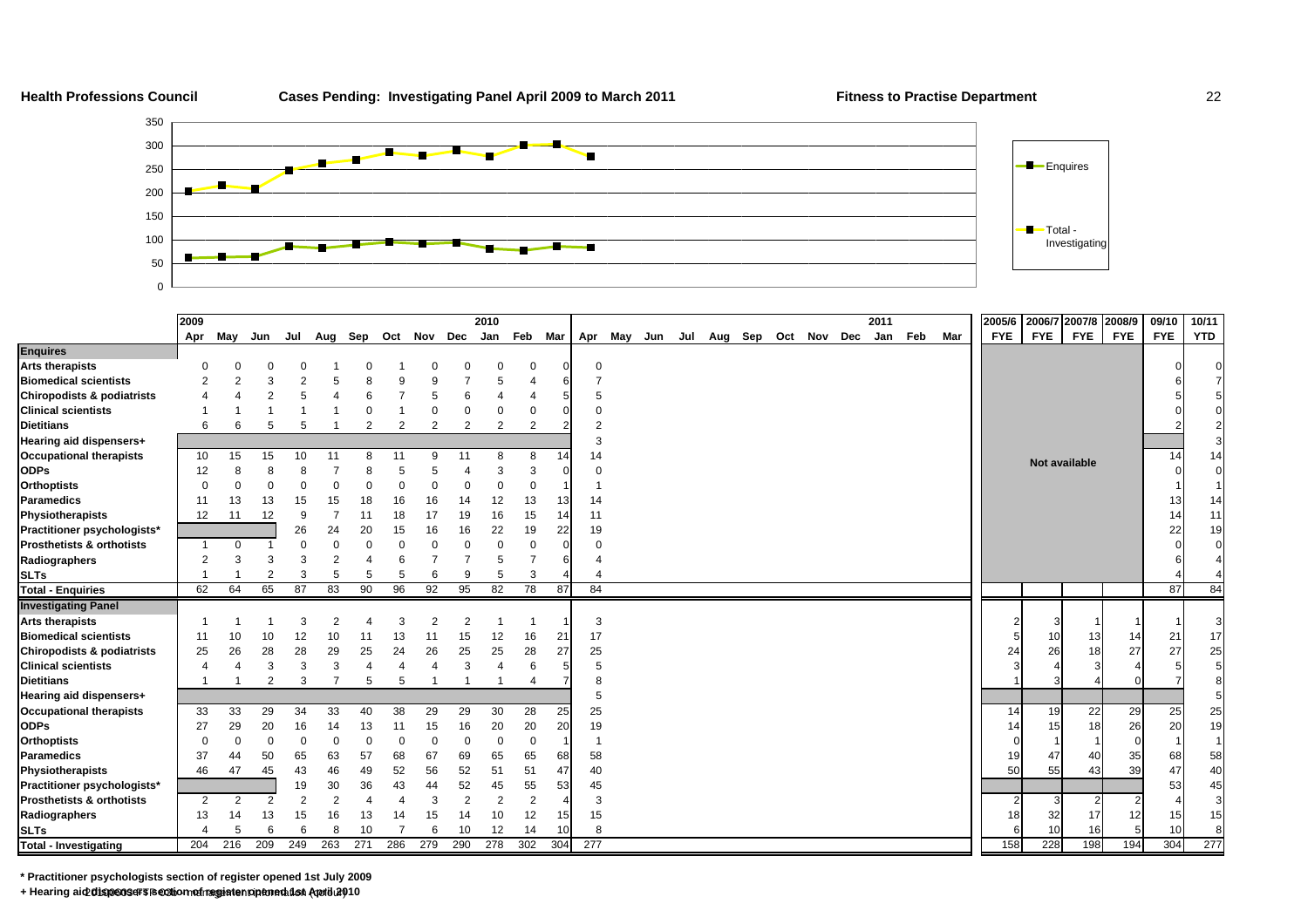

**\* Practitioner psychologists section of register opened 1st July 2009**

**ODPs**

**SLTs**

**+ Hearing aid dispensers section of register opened 1st April 2010**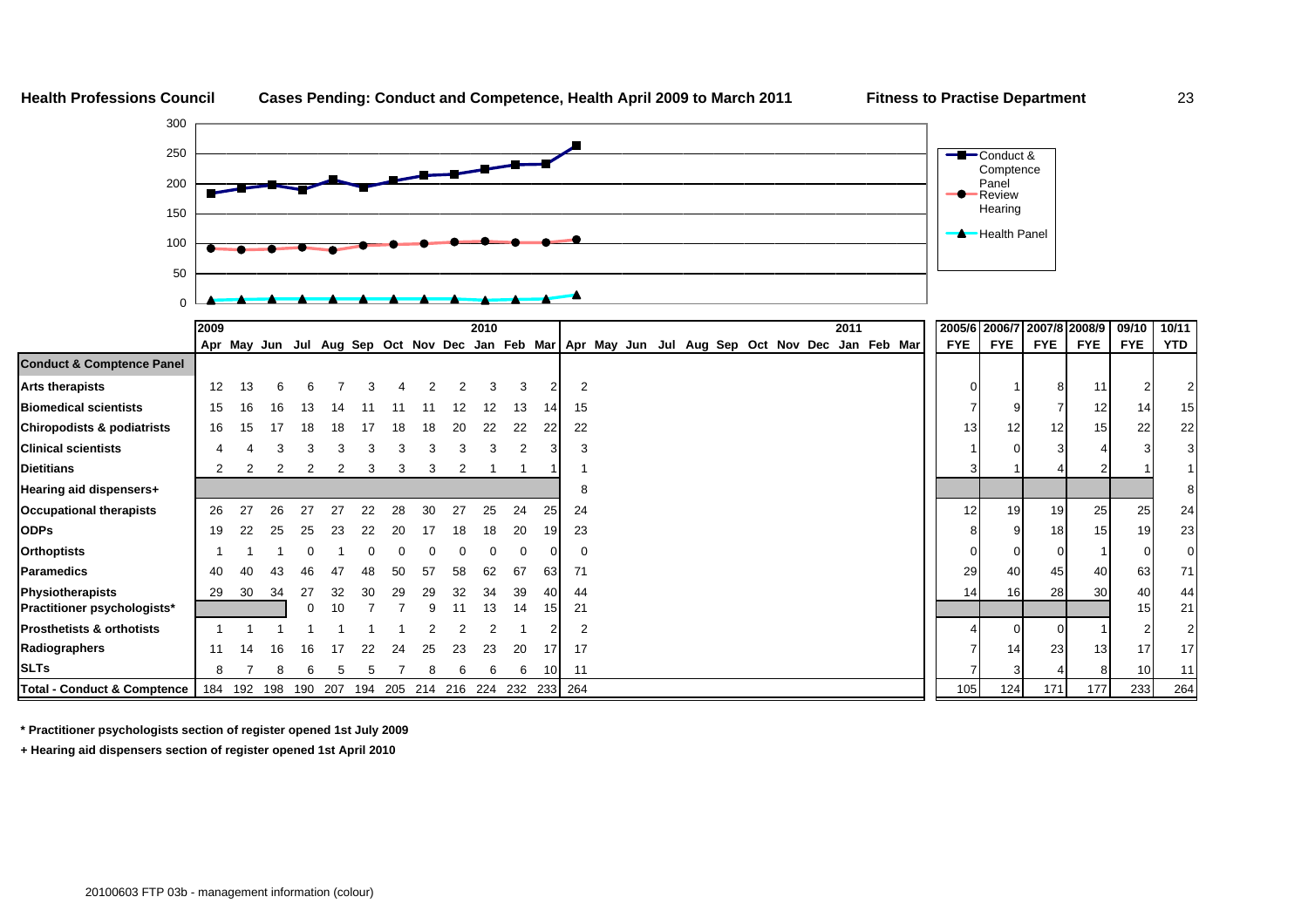|                                       |                         |          |          |          |    |          | Cases Pending: Health Panel and Review Hearings April 2009 - March 2011                         |                |                |         |                |          |     |                |  |  |  |  |      |  |            |            |            |            |                     | 24                       |
|---------------------------------------|-------------------------|----------|----------|----------|----|----------|-------------------------------------------------------------------------------------------------|----------------|----------------|---------|----------------|----------|-----|----------------|--|--|--|--|------|--|------------|------------|------------|------------|---------------------|--------------------------|
|                                       | 2009                    |          |          |          |    |          |                                                                                                 |                |                | 2010    |                |          |     |                |  |  |  |  | 2011 |  | 2005/6     | 2006/7     | 2007/8     | 2008/9     | 09/10               | 10/11                    |
|                                       |                         |          |          |          |    |          | Apr May Jun Jul Aug Sep Oct Nov Dec Jan Feb Mar Apr May Jun Jul Aug Sep Oct Nov Dec Jan Feb Mar |                |                |         |                |          |     |                |  |  |  |  |      |  | <b>FYE</b> | <b>FYE</b> | <b>FYE</b> | <b>FYE</b> | <b>FYE</b>          | YTD                      |
| <b>Health Panel</b>                   |                         |          |          |          |    |          |                                                                                                 |                |                |         |                |          |     |                |  |  |  |  |      |  |            |            |            |            |                     |                          |
| <b>Arts therapists</b>                | $\Omega$                |          |          |          |    |          |                                                                                                 |                |                |         |                |          |     | 0              |  |  |  |  |      |  |            | Ω          | U          |            | $\cup$              | 0                        |
| <b>Biomedical scientists</b>          |                         |          |          |          |    |          |                                                                                                 |                |                |         |                | U        | -1  |                |  |  |  |  |      |  |            |            |            |            |                     |                          |
| <b>Chiropodists &amp; podiatrists</b> | -1                      |          |          |          |    |          |                                                                                                 |                |                |         | 0              | $\Omega$ |     | 3              |  |  |  |  |      |  |            |            |            |            |                     | 3                        |
| <b>Clinical scientists</b>            | $\Omega$                | 0        | U        |          |    | ∩        |                                                                                                 | 0              | 0              |         | $\Omega$       | O        |     | $\Omega$       |  |  |  |  |      |  |            |            |            |            |                     | $\Omega$                 |
| <b>Dietitians</b>                     | $\Omega$                | $\Omega$ | 0        | $\Omega$ | 0  | $\Omega$ | $\Omega$                                                                                        | 0              | 0              | 0       | $\mathbf 0$    | U        |     | $\Omega$       |  |  |  |  |      |  |            |            |            |            |                     | $\mathbf 0$              |
| Hearing aid dispensers+               |                         |          |          |          |    |          |                                                                                                 |                |                |         |                |          |     | ∩              |  |  |  |  |      |  |            |            |            |            |                     | 0                        |
| <b>Occupational therapists</b>        | $\overline{\mathbf{1}}$ | $\Omega$ | $\Omega$ | $\Omega$ |    |          |                                                                                                 |                |                |         | 2              |          |     | 5              |  |  |  |  |      |  |            | 2          | U          |            |                     | 5                        |
| <b>ODPs</b>                           | 0                       | 2        |          |          |    |          | 3                                                                                               | 3              | 3              |         |                |          |     |                |  |  |  |  |      |  |            | 2          |            |            |                     |                          |
| <b>Orthoptists</b>                    | $\mathbf 0$             | 0        |          |          |    |          | $\Omega$                                                                                        | $\Omega$       | 0              |         |                | U        |     | $\Omega$       |  |  |  |  |      |  |            |            |            |            |                     | $\mathbf 0$              |
| <b>Paramedics</b>                     | $\Omega$                | U        |          |          |    |          | $\Omega$                                                                                        | 0              | O              |         |                | U        |     | $\Omega$       |  |  |  |  |      |  |            |            |            |            |                     | 0                        |
| Physiotherapists                      | -1                      |          |          |          |    |          |                                                                                                 | $\overline{2}$ | $\overline{2}$ |         |                |          |     |                |  |  |  |  |      |  |            |            |            |            |                     |                          |
| Practitioner psychologists*           |                         |          |          |          |    |          |                                                                                                 | $\Omega$       | 0              |         |                | O        |     | $\Omega$       |  |  |  |  |      |  |            |            |            |            |                     | 0                        |
| <b>Prosthetists &amp; orthotists</b>  | 0                       | 0        | U        |          |    |          |                                                                                                 | $\Omega$       | 0              |         | 0              | U        |     | $\Omega$       |  |  |  |  |      |  |            |            |            |            |                     | 0                        |
| Radiographers                         | -1                      |          |          |          |    | $\Omega$ | $\Omega$                                                                                        | $\mathbf 0$    | $\Omega$       |         | $\Omega$       | 0        | -1  |                |  |  |  |  |      |  |            |            |            |            |                     |                          |
| <b>SLTs</b>                           |                         |          |          |          |    |          |                                                                                                 |                |                |         | $\Omega$       | C        |     | $\Omega$       |  |  |  |  |      |  |            |            |            |            |                     | 0                        |
| <b>Total - Health</b>                 | 6                       | 7        | 8        | 8        | 8  | 8        | 8                                                                                               | 8              | 8              | 6       | $\overline{7}$ | 8        | 15  |                |  |  |  |  |      |  | 8          | 6          | $\Lambda$  |            | 5 <sup>1</sup><br>8 | 15                       |
| <b>Review Hearing</b>                 |                         |          |          |          |    |          |                                                                                                 |                |                |         |                |          |     |                |  |  |  |  |      |  |            |            |            |            |                     |                          |
| <b>Arts therapists</b>                | $\Omega$                |          |          |          |    |          |                                                                                                 |                |                |         |                |          |     | $\mathbf 0$    |  |  |  |  |      |  |            |            | 0          |            |                     | $\mathbf 0$              |
| <b>Biomedical scientists</b>          | 4                       |          |          |          |    |          |                                                                                                 |                |                | 10      | 10             | 10       | 10  |                |  |  |  |  |      |  |            |            |            |            | 10                  | 10                       |
| <b>Chiropodists &amp; podiatrists</b> | 5                       |          |          |          |    |          |                                                                                                 |                |                |         |                |          |     | $\overline{4}$ |  |  |  |  |      |  |            |            | 5          |            |                     |                          |
| <b>Clinical scientists</b>            | $\overline{2}$          |          |          |          |    |          |                                                                                                 |                |                |         |                |          |     |                |  |  |  |  |      |  |            |            |            |            |                     |                          |
| <b>Dietitians</b>                     | 3                       | 3        | 3        | 3        | 3  | 3        | 2                                                                                               |                |                |         |                |          | -1  |                |  |  |  |  |      |  |            |            |            |            |                     |                          |
| Hearing aid dispensers+               |                         |          |          |          |    |          |                                                                                                 |                |                |         |                |          |     |                |  |  |  |  |      |  |            |            |            |            |                     |                          |
| <b>Occupational therapists</b>        | 16                      | 15       | 16       |          |    |          |                                                                                                 |                |                |         | 15             | 16       | 19  |                |  |  |  |  |      |  | 5          | 10         | 20         | 16         | 16                  | 19                       |
| <b>ODPs</b>                           | 7                       |          |          |          |    |          |                                                                                                 |                |                |         |                |          |     | 6              |  |  |  |  |      |  |            |            | 3          |            | 6<br>F              | 6                        |
| <b>Orthoptists</b>                    | $\Omega$                |          |          |          |    |          |                                                                                                 |                |                |         |                |          | -1  |                |  |  |  |  |      |  |            |            | $\Omega$   |            |                     | -1                       |
| <b>Paramedics</b>                     | 13                      | 11       |          | 11       |    |          | 13                                                                                              |                | 13             |         | 12             | 12       | 13  |                |  |  |  |  |      |  |            | 9          | 15         | 12         | 12                  | 13                       |
| Physiotherapists                      | 27                      | 27       | 24       | 27       | 26 | 25       | 25                                                                                              | 26             | 24             | 25      | 26             | 26       | 26  |                |  |  |  |  |      |  | 18         | 23         | 30         | 27         | 26                  | $26\,$                   |
| Practitioner psychologists*           |                         |          |          |          |    | 3        | 3                                                                                               | 3              | 3              | 3       | 4              | Δ        |     | $\overline{4}$ |  |  |  |  |      |  |            |            |            |            |                     | $\overline{\mathcal{A}}$ |
| <b>Prosthetists &amp; orthotists</b>  | -1                      |          |          |          |    |          |                                                                                                 |                |                |         |                |          |     | $\overline{2}$ |  |  |  |  |      |  |            |            |            |            |                     | $\overline{2}$           |
| Radiographers                         | 10                      | 10       | 12       | 12       | 12 | 14       |                                                                                                 |                | 16             | 15      | 15             | 14       | 13  |                |  |  |  |  |      |  |            |            |            | 10         | 14                  | 13                       |
| <b>SLTs</b>                           | 4                       |          |          |          |    |          | 5                                                                                               | 5              | 6              |         | 6              | 6        |     | 6              |  |  |  |  |      |  |            |            |            |            | 6                   | 6                        |
| <b>Total - Review hearing</b>         | 92                      | 90       | 91       | 94       | 89 | 97       | 99                                                                                              | 100            | 103            | 104 102 |                | 102      | 107 |                |  |  |  |  |      |  | 44         | 69         | 90         | 90         | 102                 | 107                      |

**\* Practitioner psychologists section of register opened 1st July 2009**

**+ Hearing aid dispensers section of register opened 1st April 2010**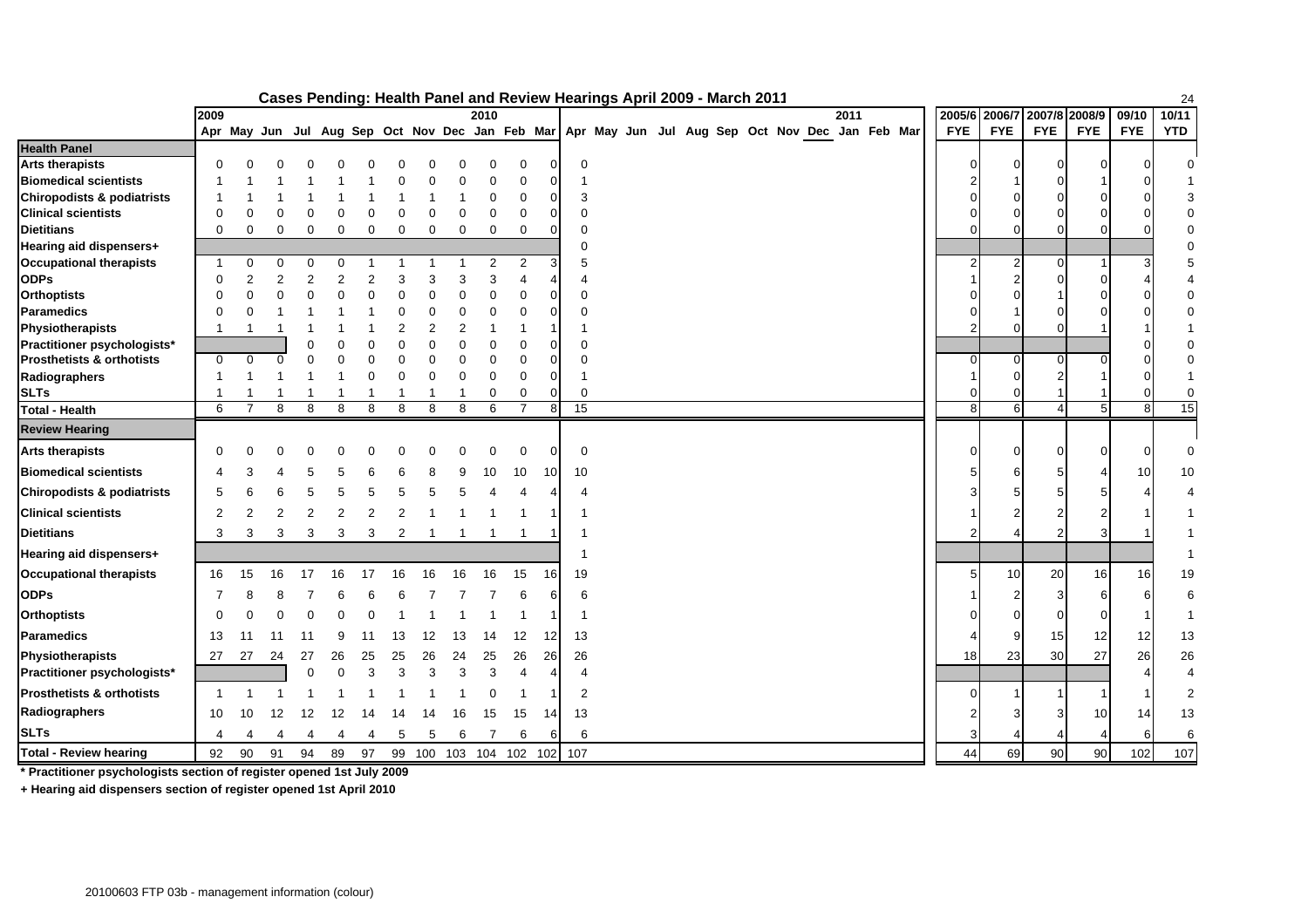

### **Health Professions Council Registration Appeals April 2009 to March 2011 Fitness to Practise Department** 25

 $10/11$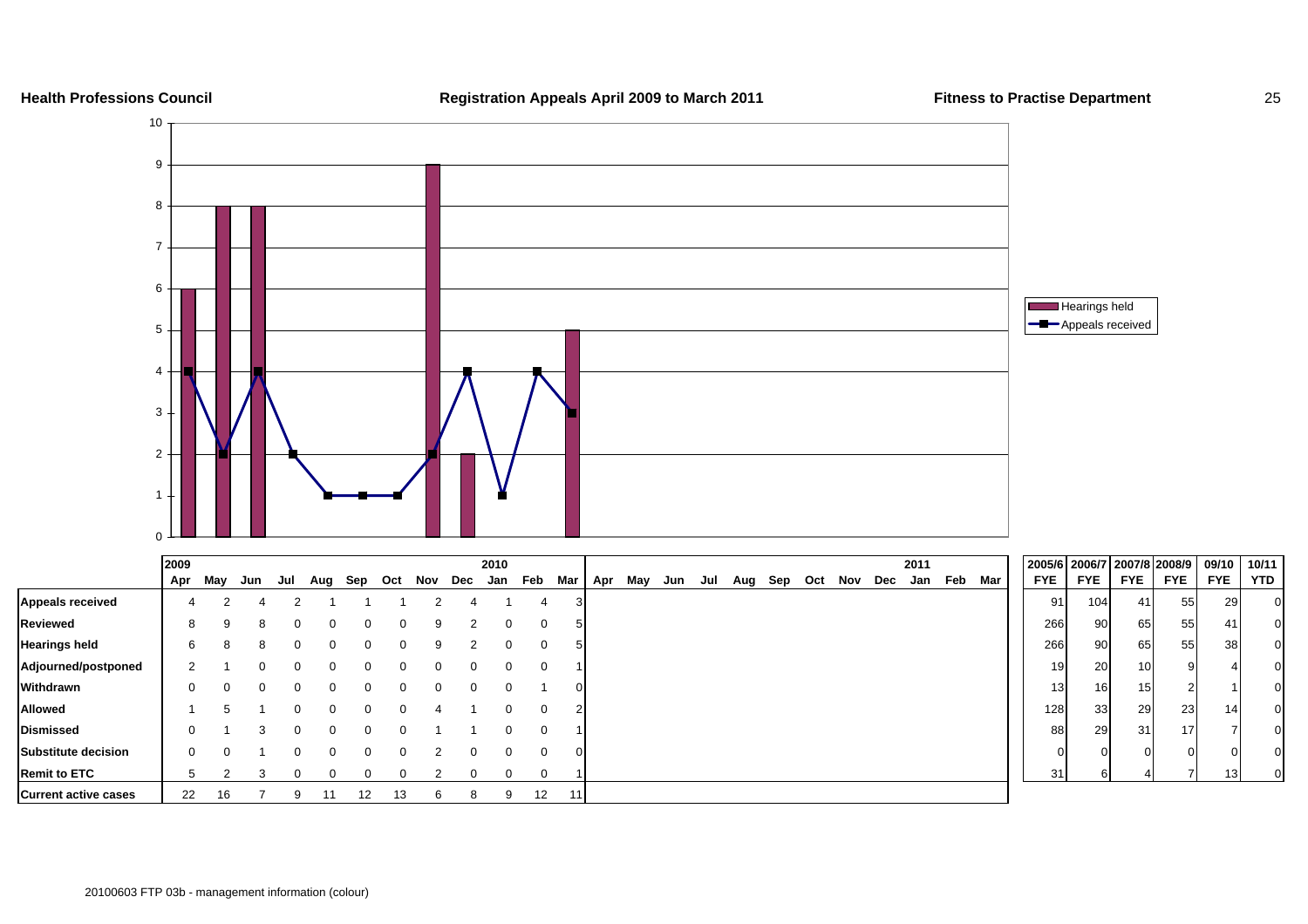



|                       | 2009 |     |     |     |          |     |     |     |     | 2010 |     |           |     |     |     |     |     |     |     |     |     | 2011 |         |     | 2005/6 2006/7 2007/8 2008/9 09/10 |                 |                 |            |            | 10/11      |
|-----------------------|------|-----|-----|-----|----------|-----|-----|-----|-----|------|-----|-----------|-----|-----|-----|-----|-----|-----|-----|-----|-----|------|---------|-----|-----------------------------------|-----------------|-----------------|------------|------------|------------|
|                       | Apr  | May | Jun | Jul | Aug      | Sep | Oct | Nov | Dec | Jan  | Feb | Mar       | Apr | May | Jun | Jul | Aug | Sep | Oct | Nov | Dec |      | Jan Feb | Mar | <b>FYE</b>                        | <b>FYE</b>      | <b>FYE</b>      | <b>FYE</b> | <b>FYE</b> | <b>YTD</b> |
| <b>Public</b>         |      |     |     |     |          |     |     |     |     |      |     |           |     |     |     |     |     |     |     |     |     |      |         |     | 53                                | 21              | 42 <sup>1</sup> | 56         | 32         |            |
| <b>Police</b>         |      |     |     |     |          |     |     |     |     |      |     |           |     |     |     |     |     |     |     |     |     |      |         |     | 31                                | 38 <sup>l</sup> | 271             | 44         | 38         |            |
| <b>HPC</b>            |      |     |     |     | $\Omega$ |     |     | 0   |     |      |     |           |     |     |     |     |     |     |     |     |     |      |         |     | 10 <sub>1</sub>                   | 10              |                 |            |            |            |
| Anonymous             |      |     |     |     |          |     |     |     |     |      |     |           |     |     |     |     |     |     |     |     |     |      |         |     | 50                                | 78              | 38 I            | 47         | 31         |            |
| Professional          | 25   | -29 | 16  | 15  | 16       |     | 19  | 10  | 17  | 14   | 23  | <b>24</b> |     |     |     |     |     |     |     |     |     |      |         |     | 225                               | 137             | 103             | 233        | 213        |            |
| <b>Total received</b> | 30   | 34  | 37  | 22  | 26       | 12  | 28  |     | 24  | 26   | 28  | 32        |     |     |     |     |     |     |     |     |     |      |         |     | 369                               | 284             | 216             | 383        | 316        |            |
| <b>Visits</b>         |      |     |     |     |          |     |     |     |     |      |     |           |     |     |     |     |     |     |     |     |     |      |         |     |                                   |                 |                 |            |            |            |
| Open cases            |      | 67  | 63  | 48  | 65       | 49  | 51  | 53  | 57  | 59   | 58  |           |     |     |     |     |     |     |     |     |     |      |         |     |                                   |                 |                 |            |            |            |